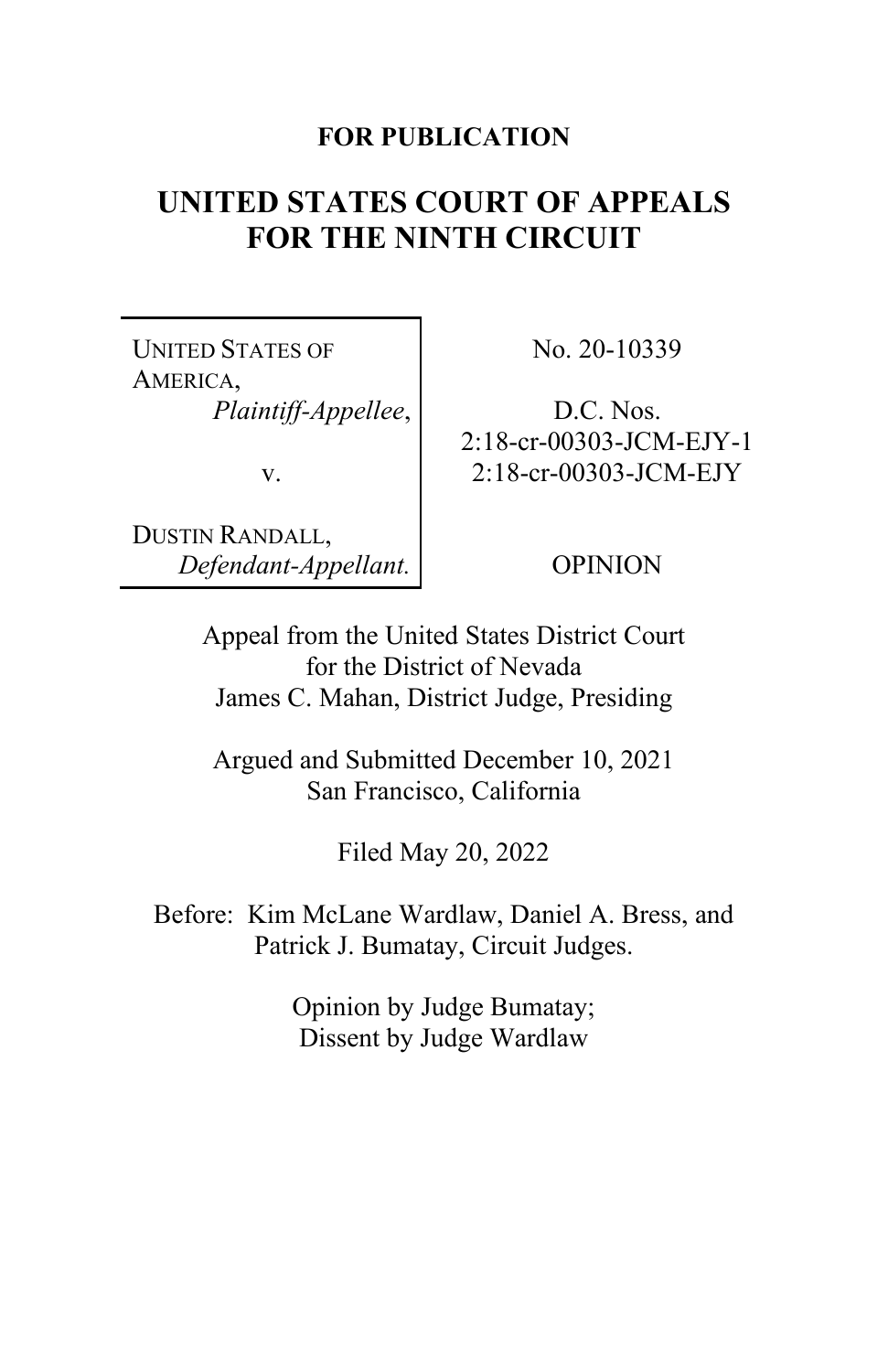## **SUMMARY[\\*](#page-1-0)**

## **Criminal Law**

Answering two questions of first impression in this circuit, the panel affirmed a sentence imposed on Dustin Randall for distributing and receiving child pornography in violation of 18 U.S.C. § 2252A.

The panel held that to be eligible for a five-level enhancement under U.S.S.G.  $\S 2G2.2(b)(3)(B)$ , which applies to offenders who distribute child pornography "in exchange for any valuable consideration," the defendant need not actually receive the "valuable consideration," and that the district court therefore did not err in applying the enhancement.

The panel held that the Justice for Victims of Trafficking Act, 18 U.S.C. § 3014(a), mandates a \$5,000 assessment for each of a defendant's counts of conviction—not a single assessment per defendant in the case. The panel explained that  $\S 3014(a)$  works in conjunction with 18 U.S.C.  $\S 3013$ , to which § 3014 is closely related in terms of text, purpose, and statutory structure; and observed that every circuit court has interpreted § 3013's assessment on a person "convicted of an offense" to apply separately to each count of conviction rather than to each offender. The panel wrote that the ordinary meaning of § 3014's "convicted of an offense" also supports a separate assessment per conviction. The panel concluded that the district court therefore did not err in

<span id="page-1-0"></span>**<sup>\*</sup>** This summary constitutes no part of the opinion of the court. It has been prepared by court staff for the convenience of the reader.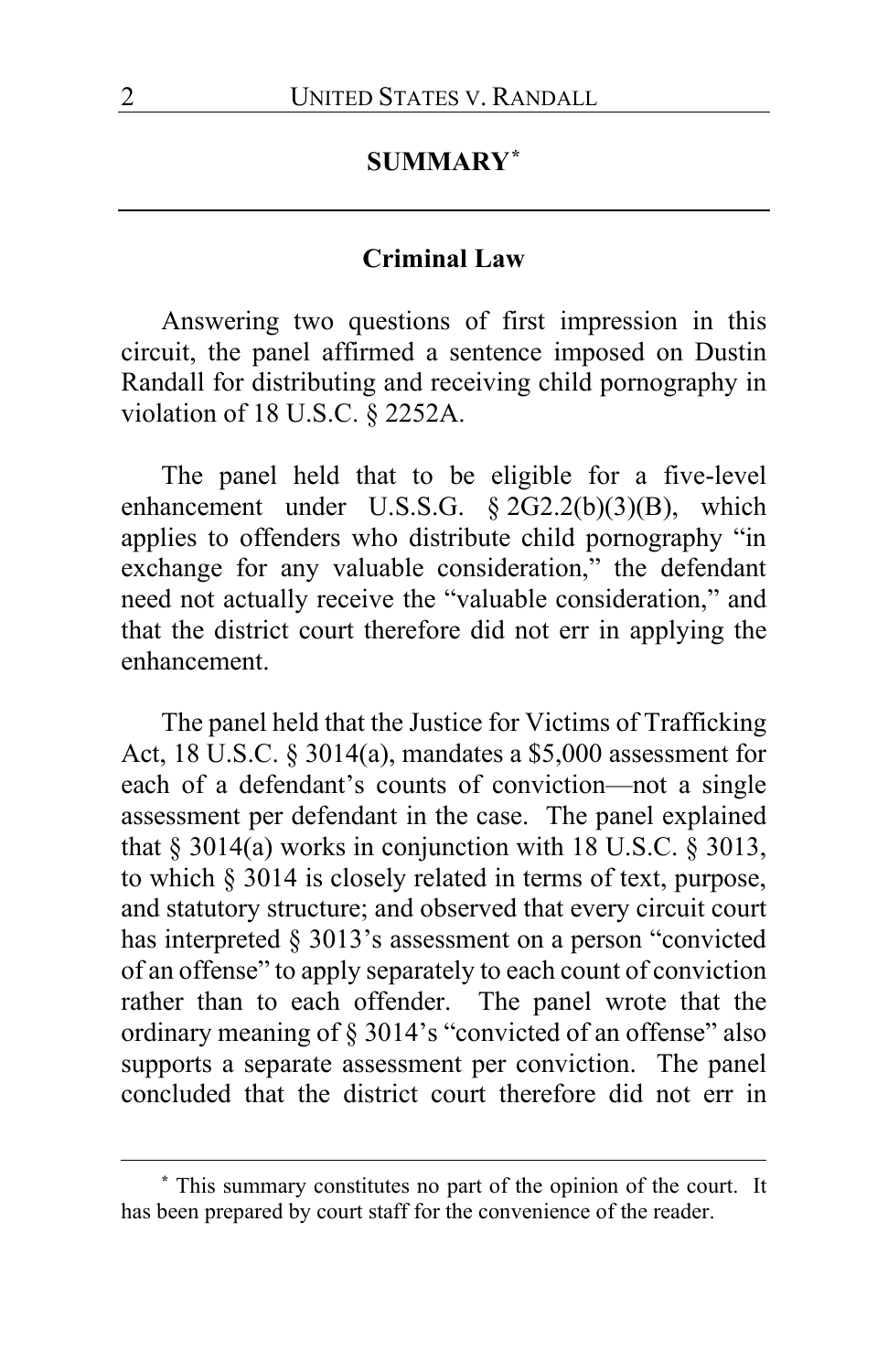assessing a fine of \$5,000 for each of Randall's two counts of conviction.

Judge Wardlaw dissented from the portion of the majority opinion concerning the  $\S 3014(a)$  assessment. She wrote that the majority's conclusion that  $\S 3014(a)$  imposes a per-count assessment is based on a flawed reading of § 3013, an earlier enacted statute that differs markedly from § 3014 in both text and structure. She wrote that whether the court should impose the § 3014 assessment turns on the nature of the offense—not the number of offenses of conviction.

The panel rejected Randall's remaining objections to his sentence in a concurrently filed memorandum disposition.

### **COUNSEL**

Amy B. Cleary (argued), Assistant Federal Public Defender; Rene L. Valladares, Federal Public Defender; Office of the Federal Public Defender, Las Vegas, Nevada; for Defendant-Appellant.

Elham Roohani (argued), Assistant United States Attorney; Elizabeth O. White, Appellate Chief; Christopher Chiou, Acting United States Attorney; United States Attorney's Office, Las Vegas, Nevada; for Plaintiff-Appellee.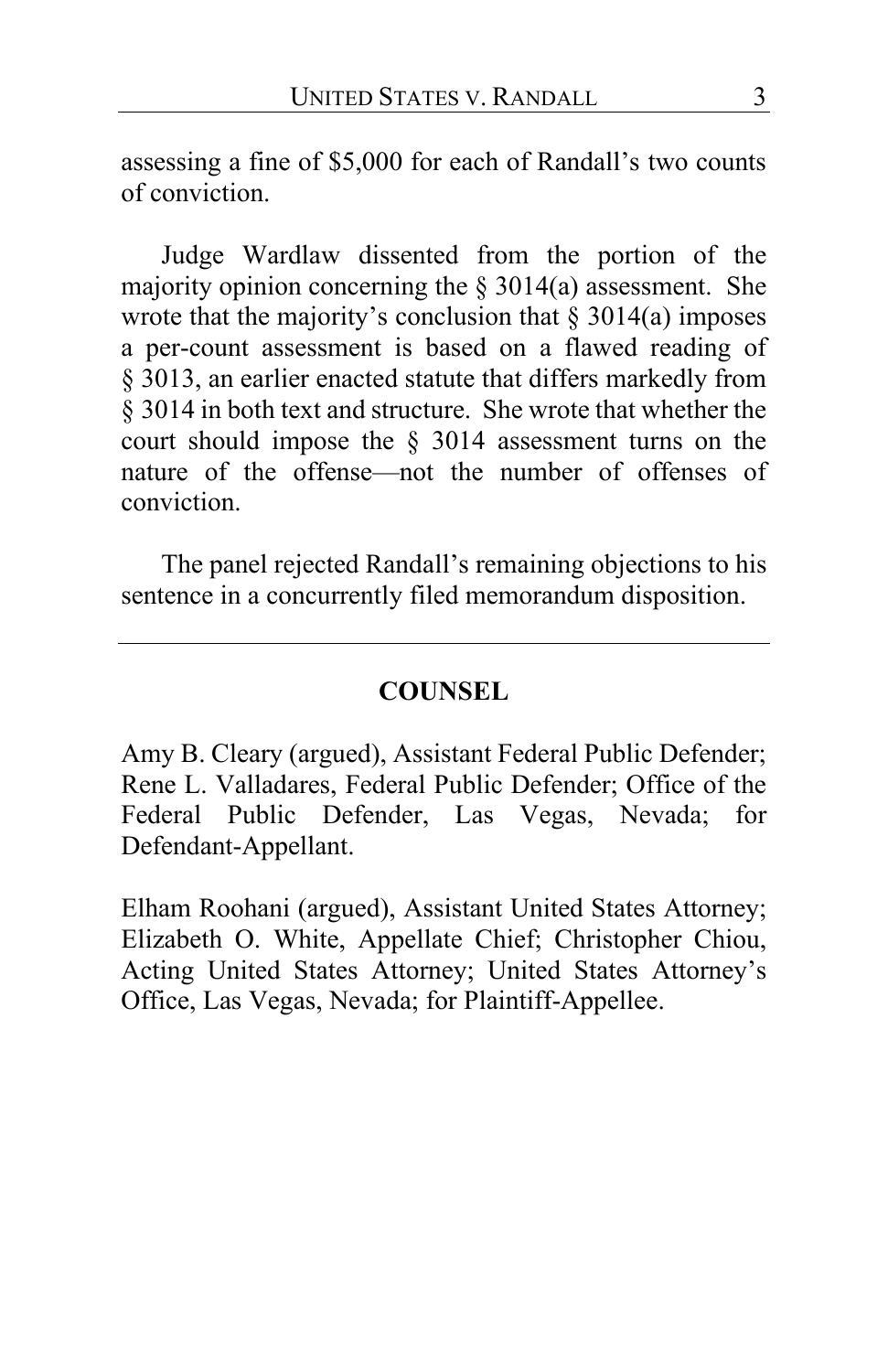## **OPINION**

BUMATAY, Circuit Judge:

Dustin Randall was convicted of distributing and receiving child pornography in violation of 18 U.S.C. § 2252A. He challenges the sentences imposed, raising two questions of first impression:

First, U.S. Sentencing Guideline § 2G2.2(b)(3)(B) provides for a five-level enhancement for offenders who distribute child pornography "in exchange for any valuable consideration." While the enhancement requires that the offender share pornographic material, we have never answered whether the offender must also receive the "valuable consideration." Our sister circuit courts are seemingly divided on this question. One circuit holds that the enhancement does not depend on the receipt of valuable consideration. *See United States v. Oliver*, 919 F.3d 393, 403–04 (6th Cir. 2019). Another circuit appears to hold the opposite. *See United States v. Halverson*, 897 F.3d 645, 652 (5th Cir. 2018).

Second, the Justice for Victims of Trafficking Act, 18 U.S.C. § 3014(a), mandates a \$5,000 special assessment for defendants convicted of certain sex crime offenses, including the distribution and receipt of child pornography. We must decide whether the \$5,000 assessment attaches to each offense of conviction or whether the statute permits only a single assessment of \$5,000 for each defendant per case. Once again, the circuit courts are split. One circuit holds that a \$5,000 assessment must be imposed for each eligible conviction. *See United States v. Johnman*, 948 F.3d 612, 617 (3d Cir. 2020). Another concludes that a defendant can only be assessed one time per case—no matter the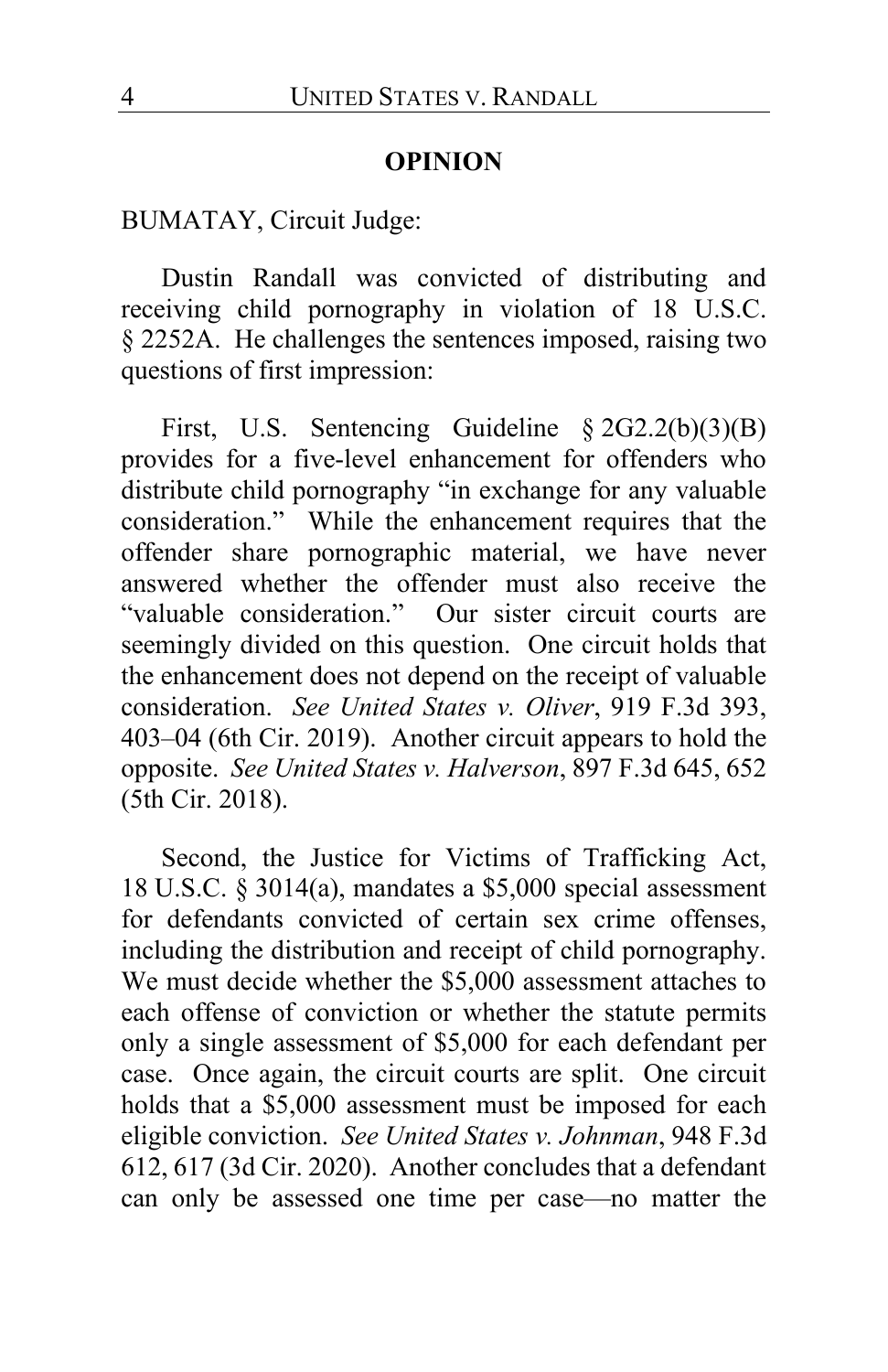number of convictions. *See United States v. Haverkamp*, 958 F.3d 145, 149 (2d Cir. 2020).

We answer both questions today. Based on the text of the Guideline and the statute, we hold (1) that § 2G2.2(b)(3)(B) does not require the defendant to receive any "valuable consideration"; and  $(2)$  that  $\S 3014(a)$  requires a \$5,000 fine per offense. We thus affirm the district court's sentence.**[1](#page-4-0)**

## **I.**

In 2017, Las Vegas Metropolitan Police Department detectives assigned to the Internet Crimes Against Children Task Force uncovered Randall's criminal activity through the investigation of David Proctor—a suspected trader of child pornography. Detectives investigated Proctor's use of Kik, a free instant messaging mobile application, for distribution of child pornography.

After securing a warrant for Proctor's Kik account, detectives discovered a June 2017 conversation between Proctor and Randall. In relevant part, Proctor and Randall discussed the following:

| <b>Proctor:</b> Can I join group? How young                             |
|-------------------------------------------------------------------------|
| <b>Randall:</b> Young and send to join                                  |
| <b>Proctor:</b> [sends a Dropbox link containing]<br>child pornography] |

<span id="page-4-0"></span>**<sup>1</sup>** In a concurrently filed memorandum disposition, we reject Randall's remaining objections to his sentence.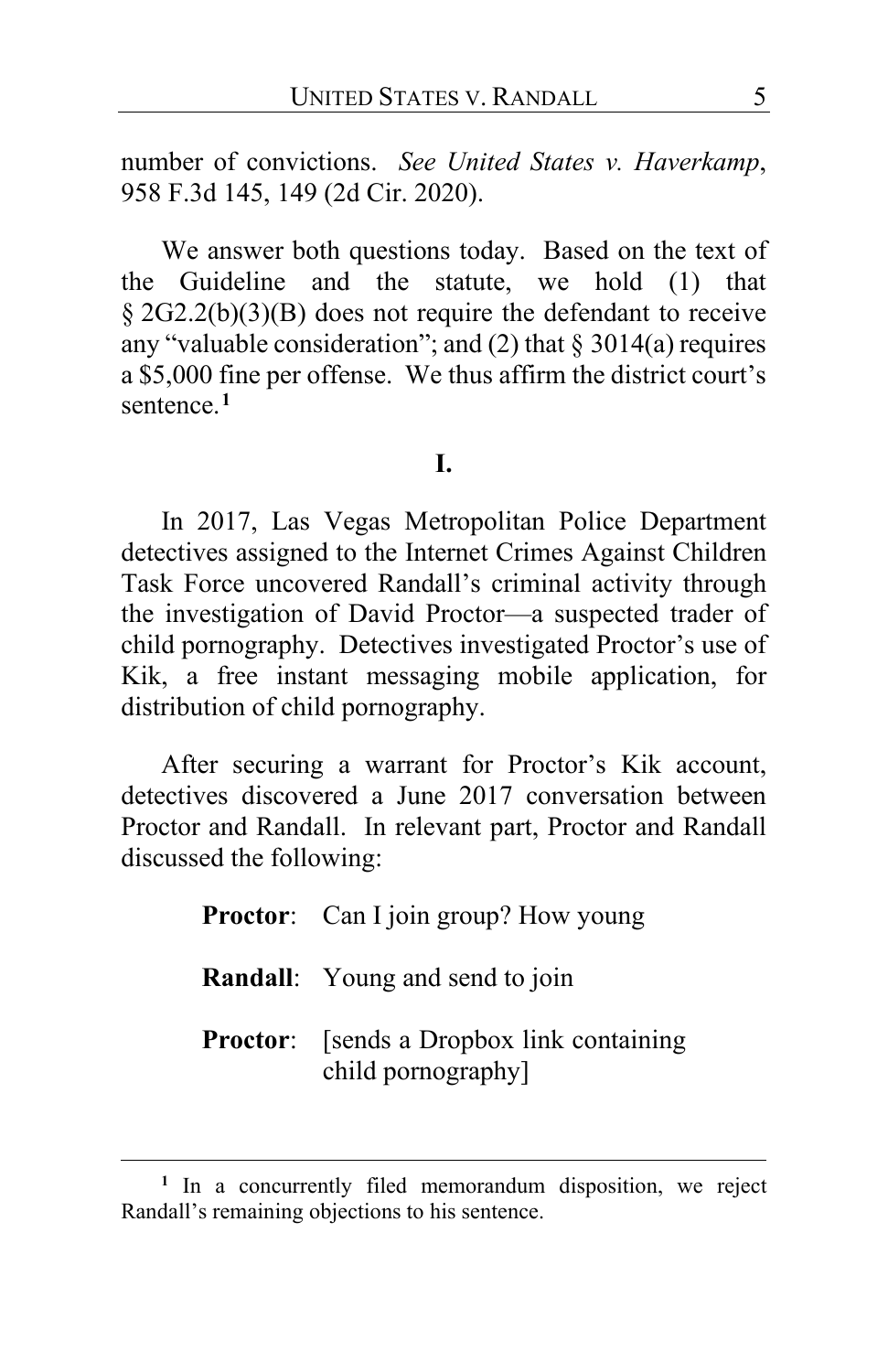|                 | Can I get one or join group                                                            |
|-----------------|----------------------------------------------------------------------------------------|
|                 | $\overline{\mathcal{L}}$                                                               |
|                 | Do you trade back                                                                      |
|                 | <b>Randall:</b> I trade back and yeah the group is<br>dead now it was going last night |
|                 | [sends Dropbox link]                                                                   |
| <b>Proctor:</b> | Do you have babies                                                                     |
|                 | Or mega link                                                                           |
|                 | Have more. I sent two                                                                  |
|                 | Can you send from group                                                                |
|                 | [sends three Dropbox]<br>links<br>containing child pornography]                        |
|                 | Have any more or younger                                                               |
|                 | .                                                                                      |
|                 | Proctor: Can you send more or different                                                |
|                 | CAn you send more [sic]                                                                |
|                 | $\overline{?}$                                                                         |
|                 | Send more                                                                              |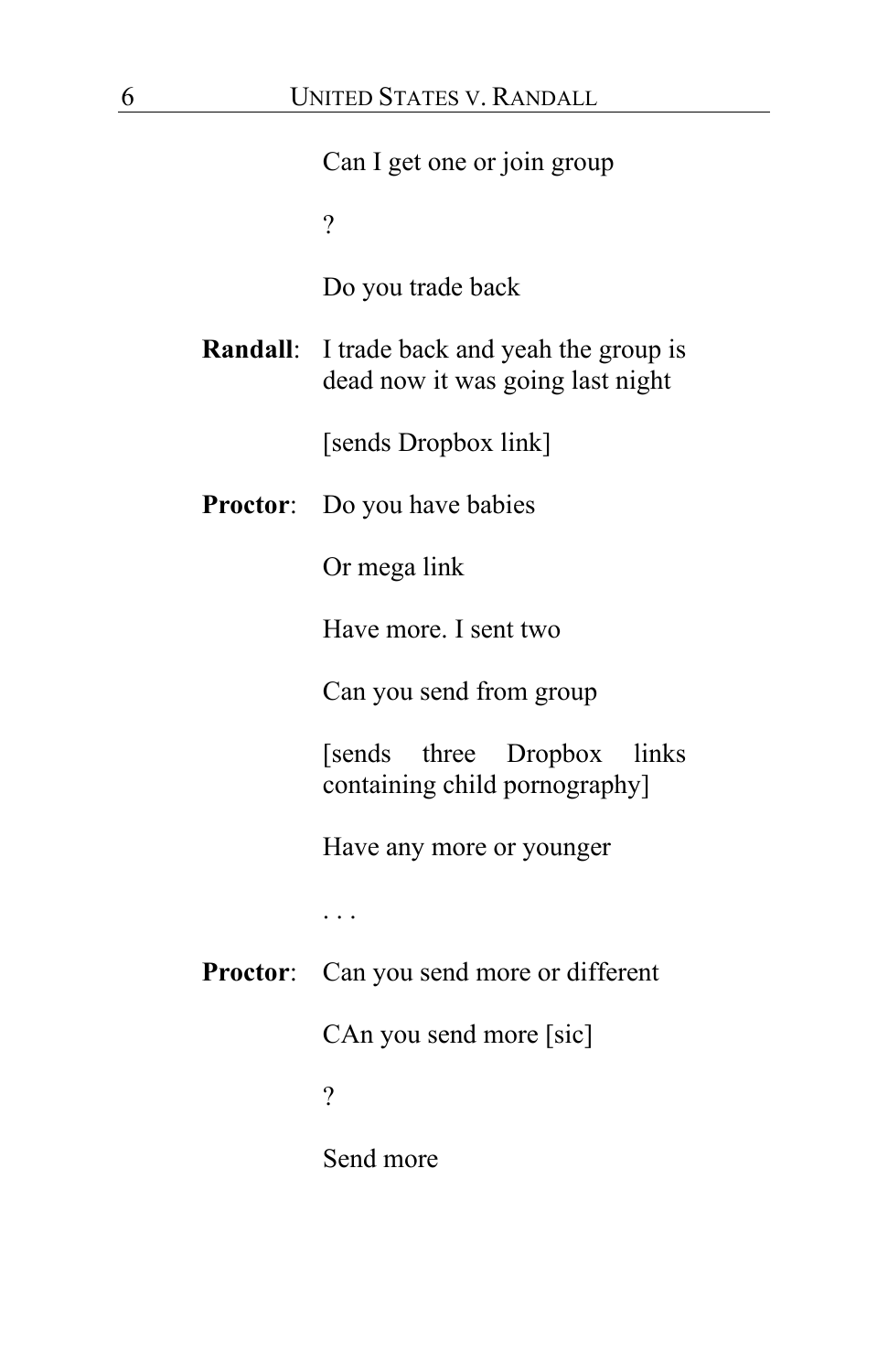| Randall: I don't trade with impatient<br>mother fuckers       |
|---------------------------------------------------------------|
| <b>Proctor:</b> Sorry I'll wait                               |
| Send when you can no rush                                     |
| I have baby to trade                                          |
| Randall: [sends Dropbox link containing<br>child pornography] |

So Proctor began the conversation by requesting to join the Kik group Randall belonged to, and Randall responded that he had to "send" child pornography "to join" the group. Proctor then sent Randall a link to Dropbox, a cloud-based virtual storage provider, that contained 272 videos and 34 images of child pornography. Later, Proctor asked Randall if he "trade[s] back"—inquiring if Randall wanted to send back pornography in return. Randall confirmed that he "trade[s] back" and then sent Proctor a Dropbox link, which the government asserted contained child pornography.Proctor later sent three more Dropbox links to Randall, presumably also containing child pornography. In return, Proctor repeatedly asked Randall to "[s]end more." After some back and forth, Randall eventually sent Proctor another Dropbox link containing child pornography.

After identifying Randall in December 2017, detectives executed a search warrant on his home. Randall waived his *Miranda* rights and agreed to speak with the investigators. Randall admitted to trading child pornography on his Kik account. He expressed remorse and stated that he knew his actions were wrong.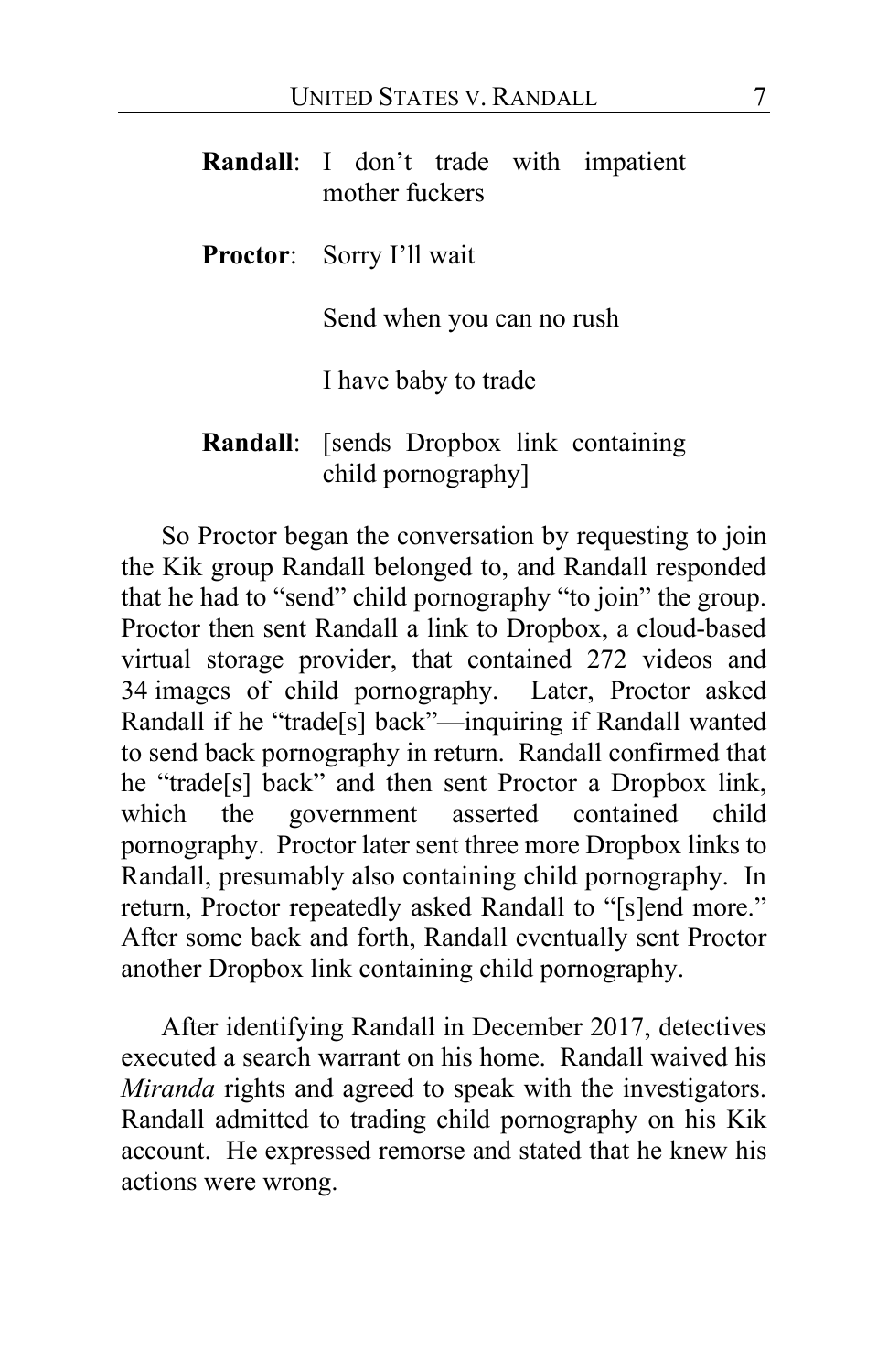In January 2018, detectives received information from Randall's Dropbox account. The account contained 92 videos and 24 images of child pornography. Between Randall's own Dropbox account and the link sent to him by Proctor, Randall had 364 videos of child pornography and 75 images involving the sexual exploitation of children.

In August 2018, Las Vegas detectives arrested Randall on state charges. A federal criminal complaint was then filed against him in September 2018, and he was arraigned in federal court. Without a plea agreement, Randall pleaded guilty to one count of receipt of child pornography and one count of distribution of child pornography, both in violation of 18 U.S.C. § 2252A(a)(2), (b).

At sentencing, the district court determined that Randall had a total offense level of 37, with a Sentencing Guidelines range of 210 to 262 months. The statutory maximum term of imprisonment for each of Randall's offenses was 240 months. In calculating Randall's offense level, the district court applied a five-level enhancement for the exchange of child pornography for valuable consideration. *See* U.S.S.G. § 2G2.2(b)(3)(B). The district court sentenced Randall to 96 months' imprisonment and a lifetime term of supervised release. Under the Justice for Victims of Trafficking Act, the district court also imposed a \$5,000 fine on each of Randall's two offenses—for a total of \$10,000.

Randall now appeals his sentence and fine. We review a district court's interpretation of the Guidelines de novo, its application of the Guidelines to the facts of the case for abuse of discretion, and its factual findings for clear error. *United States v. Hong*, 938 F.3d 1040, 1051 (9th Cir. 2019). We review a district court's interpretation of a statute de novo. *United States v. Harris*, 983 F.3d 1125, 1126 (9th Cir. 2020).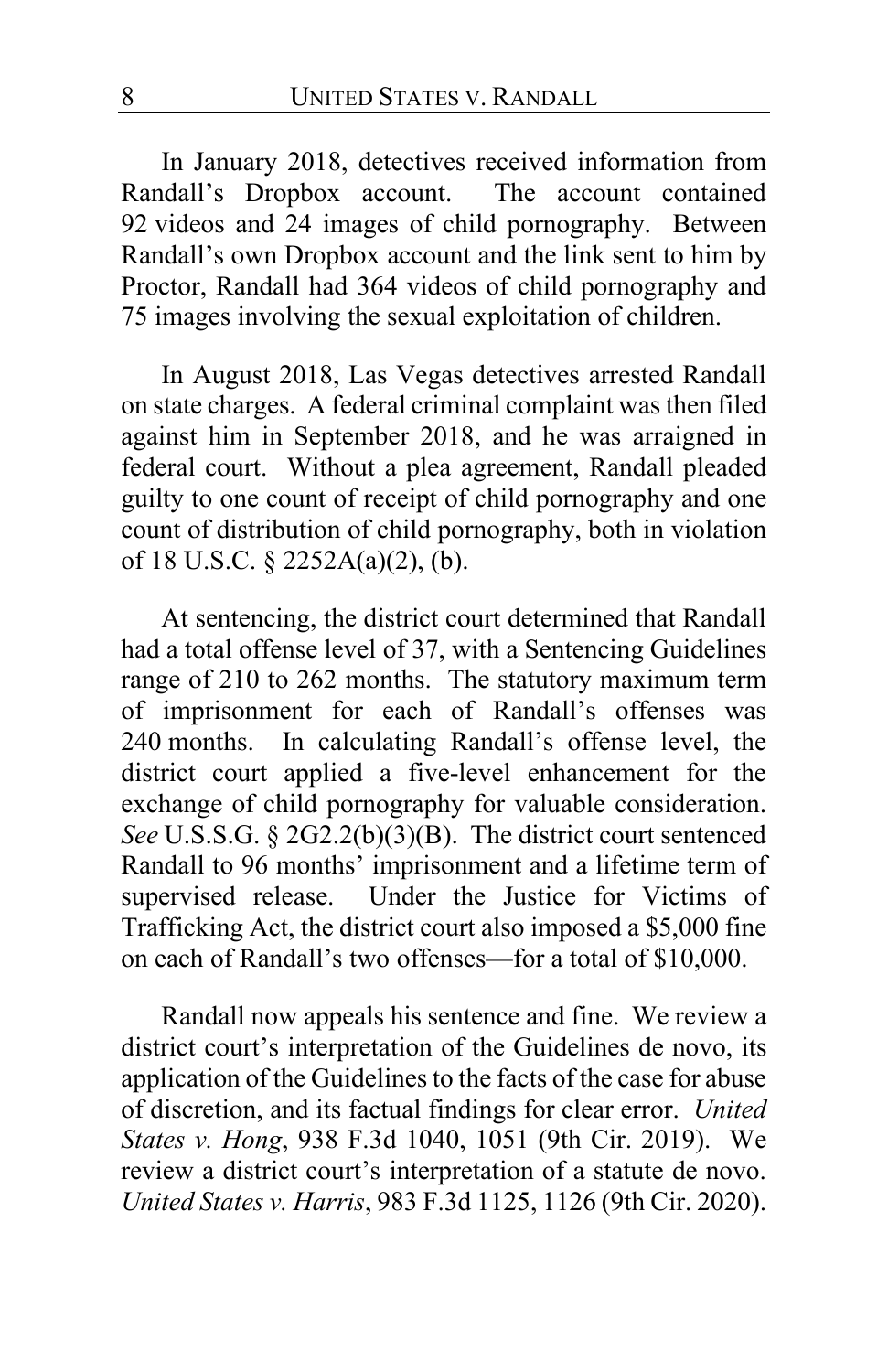### **II.**

We confront two important questions in this case:<br>whether a defendant must receive "valuable (1) whether a defendant must receive "valuable consideration" to be eligible for the five-level enhancement under U.S.S.G.  $\S 2G2.2(b)(3)(B)$ ; and (2) whether assessments under the Justice for Victims of Trafficking Act, 18 U.S.C. § 3014(a), should be imposed on a per-count or a per-defendant basis. We answer the first question in the negative—the defendant need not actually receive the "valuable consideration" to receive the  $\S 2G2.2(b)(3)(B)$ enhancement. As to the second question, we conclude that § 3014(a) mandates a \$5,000 assessment for each of a defendant's counts of conviction—not a single assessment per defendant in the case.

## **A The Valuable Consideration Enhancement**

We first turn to the valuable consideration enhancement under §  $2G2.2(b)(3)(B)$ . Randall challenges two aspects of the district court's application of the valuable consideration enhancement—first on legal and second on factual grounds. We disagree with Randall on both.

## **1.**

As amended in 2016,  $\S 2G2.2(b)(3)(B)$  provides for a five-level enhancement when a defendant exchanges child pornography for "valuable consideration." U.S.S.G. § 2G2.2(b)(3)(B). "Valuable consideration" refers to the exchange of "something of valu[e]," such as "other child pornographic material, preferential access to child pornographic material, or access to a child." U.S.S.G. § 2G2.2 cmt. n.1. As the Sentencing Commission explained, the enhancement accounts for the "higher level of culpability" when a defendant has a "specific purpose" to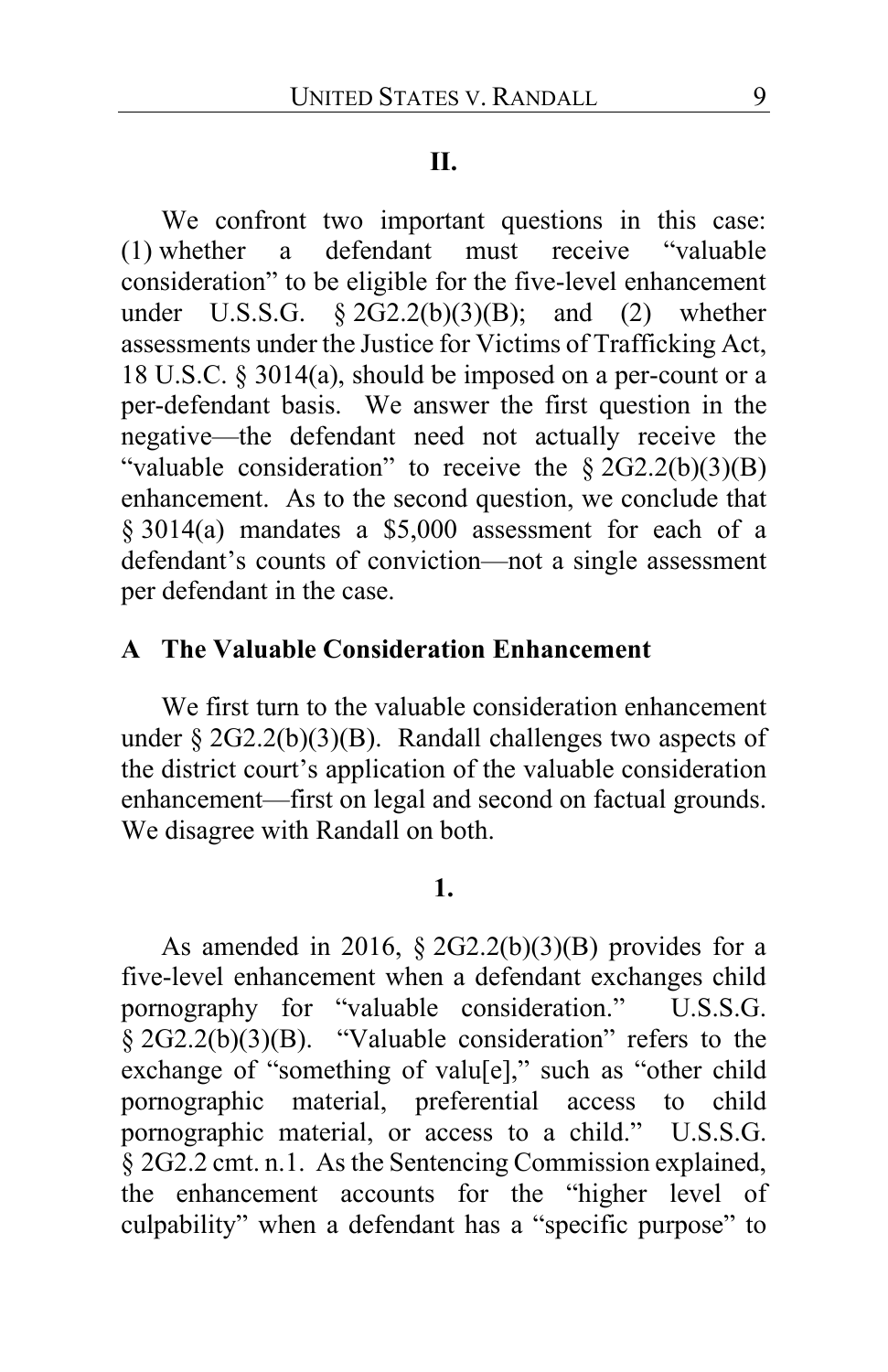distribute child pornographic material to another person in "exchange for valuable consideration." U.S.S.G. Supp. to App. C at 136–37. Without the exchange for "valuable consideration," unless another enumerated enhancement applies, offenses involving only distribution generally lead to a two-level increase. U.S.S.G.  $\S 2G2.2(b)(3)(F)$ .

Here, the parties disagree about whether the  $§$  2G2.2(b)(3)(B) enhancement requires the completion of the exchange for "valuable consideration." Randall asserts that a defendant must *actually receive* the "valuable consideration" for the enhancement to apply. But the government contends that a defendant must only complete his end of the bargain; it is unnecessary for the defendant to receive valuable consideration. As we note below, Randall could not prevail even if receipt of valuable consideration were required; Randall did, in fact, receive valuable consideration in the form of child pornography. But because the legal question is squarely presented here, and because there is value in providing clarity on the scope of criminal law and punishment, we proceed to address whether Randall must have received valuable consideration in order for the § 2G2.2(b)(3)(B) enhancement to be imposed.

To resolve the parties' competing interpretations, we turn to the Guideline's text and any accompanying Application Notes. *See United States v. Prien-Pinto*, 917 F.3d 1155, 1157 (9th Cir. 2019) (observing that Application Notes are the "authoritative" interpretation and explanation of the Guidelines, unless they are "inconsistent with, or a plainly erroneous reading of," the Guidelines (quoting *Stinson v. United States*, 508 U.S. 36, 38 (1993)). Section 2G2.2(b)(3)(B) provides that "[i]f the defendant distributed [child pornography] in exchange for any valuable consideration, but not for pecuniary gain, increase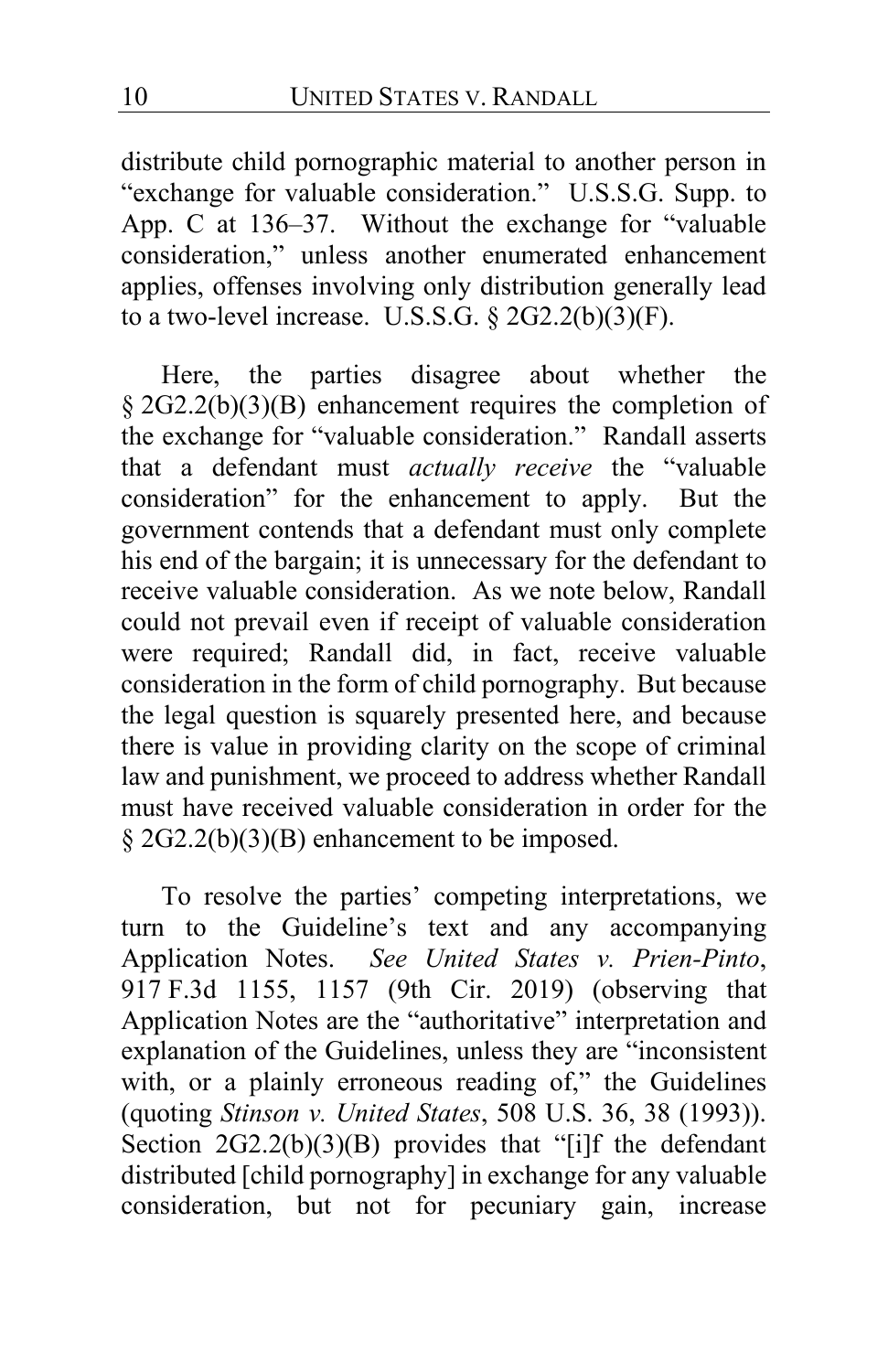by **5** levels." Application Note 1 to § 2G2.2 further explains that the phrase "'[t]he defendant distributed in exchange for any valuable consideration' means the defendant agreed to an exchange with another person under which the defendant knowingly distributed to that other person for the specific purpose of obtaining something of valuable consideration from that other person[.]" U.S.S.G. § 2G2.2 cmt. n.1.

Based on the text of the Guideline and commentary,  $§ 2G2.2(b)(3)(B)$  has three elements: (1) the defendant agreed to an exchange with another person; (2) the defendant knowingly distributed child pornography to the other person; and (3) the defendant's distribution was for the specific purpose of obtaining something of valuable consideration from the other person.

But we can't find a requirement that the defendant must also *receive* the valuable consideration from the other person. Look at the text. An "exchange" means the "action," "act," or "process" of "reciprocal giving and receiving." Oxford English Dictionary Online. An "exchange" then involves two actions—giving and receiving—that can occur in either order. So a defendant can distribute pornographic material in "exchange" for valuable consideration by sending first or receiving first—the sequence doesn't matter.

For example, a defendant can send pornography after receiving pornography from another person or can send the pornography in expectation of receiving pornography from the other person. In both cases, the defendant has acted as part of an exchange or trade for pornography. And nothing in the text of the Guideline or the Application Note requires the completion of the two-step process of giving and receiving. Indeed, the commentary focuses on the defendant's *agreement* to the exchange and the defendant's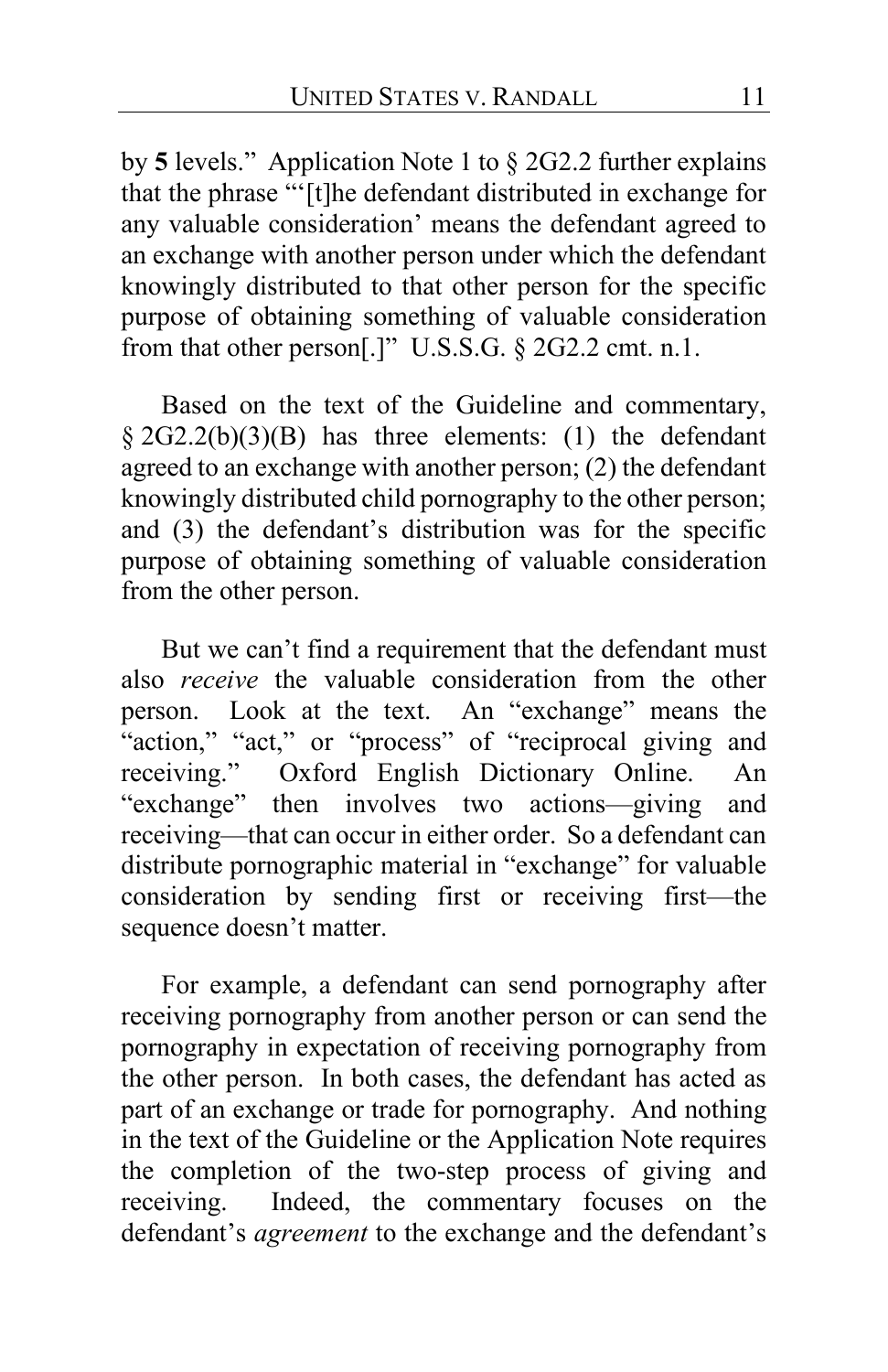completion of his part of the bargain (distributing the child pornography)—not the completion of the transaction. *See*  U.S.S.G. § 2G2.2 cmt. n.1. So whether the defendant ultimately receives the valuable consideration in return is immaterial.

With that interpretation, we align ourselves with the Sixth Circuit. It too rejected a requirement that the "defendant actually *receive* the thing of value" for the § 2G2.2(b)(3)(B) enhancement to apply. *See Oliver*, 919 F.3d at 403–04. The Sixth Circuit looked to the Guideline's text and held that "the plain language of the enhancement and application Note fail to support such an element." *Id.* It also viewed such a requirement as hamstringing law enforcement because undercover officers cannot comply with a defendant's request to send child pornography. *Id.* Randall criticizes this rationale. In his view, cases involving undercover law enforcement officers should warrant a lesser enhancement. Contrary to Randall's view, however, the Guideline's commentary makes clear that the critical factors are the defendant's state of mind and actions—not the other person's state of mind, actions, or status as an undercover police officer.

To be sure, the Fifth Circuit has potentially adopted the position that Randall now takes. *See Halverson*, 897 F.3d at 652. In describing the "test" for the valuable consideration enhancement, the Fifth Circuit held that a court must find that "the valuable consideration came from th[e] person" with whom the defendant agreed to an exchange. *Id.* The Fifth Circuit purportedly derived this element from the Application Note. *Id.* But for the reasons stated above, we think the better textual argument is that  $\S 2G2.2(b)(3)(B)$ requires no such element.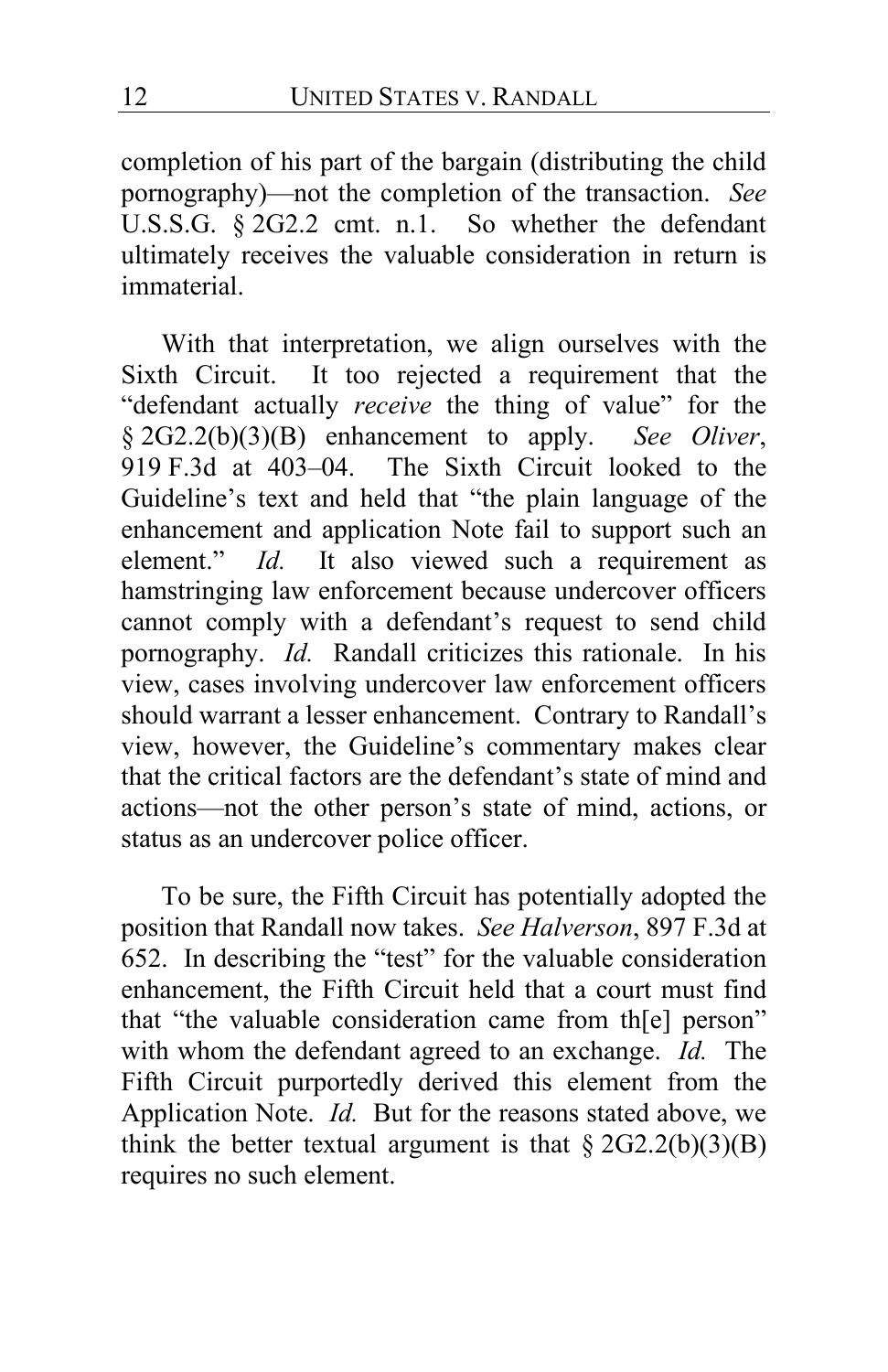Randall lastly points to the pre-2016 Guidelines to show that  $§ 2G2.2(b)(3)(B)$  requires a defendant to receive valuable consideration. Before 2016, § 2G2.2(b)(3)(B) stated, "Distribution for the receipt, *or expectation of receipt*, of a thing of value, but not for pecuniary gain, increase by 5 levels." U.S.S.G. § 2G2.2(b)(3)(B) (2015) (emphasis added). Randall contends that, since the Guideline now excludes the phrase "expectation of receipt," anticipation of receiving pornography and the like is not enough; the trade must be consummated. The Commission, however, stated that the amendment to  $\S 2G2.2(b)(3)(B)$  was meant to clarify the "mental state required for distribution." U.S.S.G. Supp. to App. C at 137. So according to the Commission, the amendment focused on the defendant's state of mind, not whether the transaction was completed. *Id.* Without further textual evidence, we will not read a new element into  $\S 2G2.2(b)(3)(B)$  based on pre-2016 considerations.

We thus join the Sixth Circuit in rejecting the requirement that a defendant receive valuable consideration in return for distributing child pornography for  $§$  2G2.2(b)(3)(B) to apply.

## **2.**

Randall next argues, regardless of the legal interpretation, that  $\S 2G2.2(b)(3)(B)$  doesn't apply to the facts of his case. We disagree. That's because the Kik thread between Randall and Proctor readily supports application of  $\S 2G2.2(b)(3)(B)$ . To recap, the elements of  $\frac{2}{9}$  2G2.2(b)(3)(B) are: (1) the defendant agreed to an exchange with another person; (2) the defendant knowingly distributed child pornography to the other person; and (3) the defendant's distribution was for the specific purpose of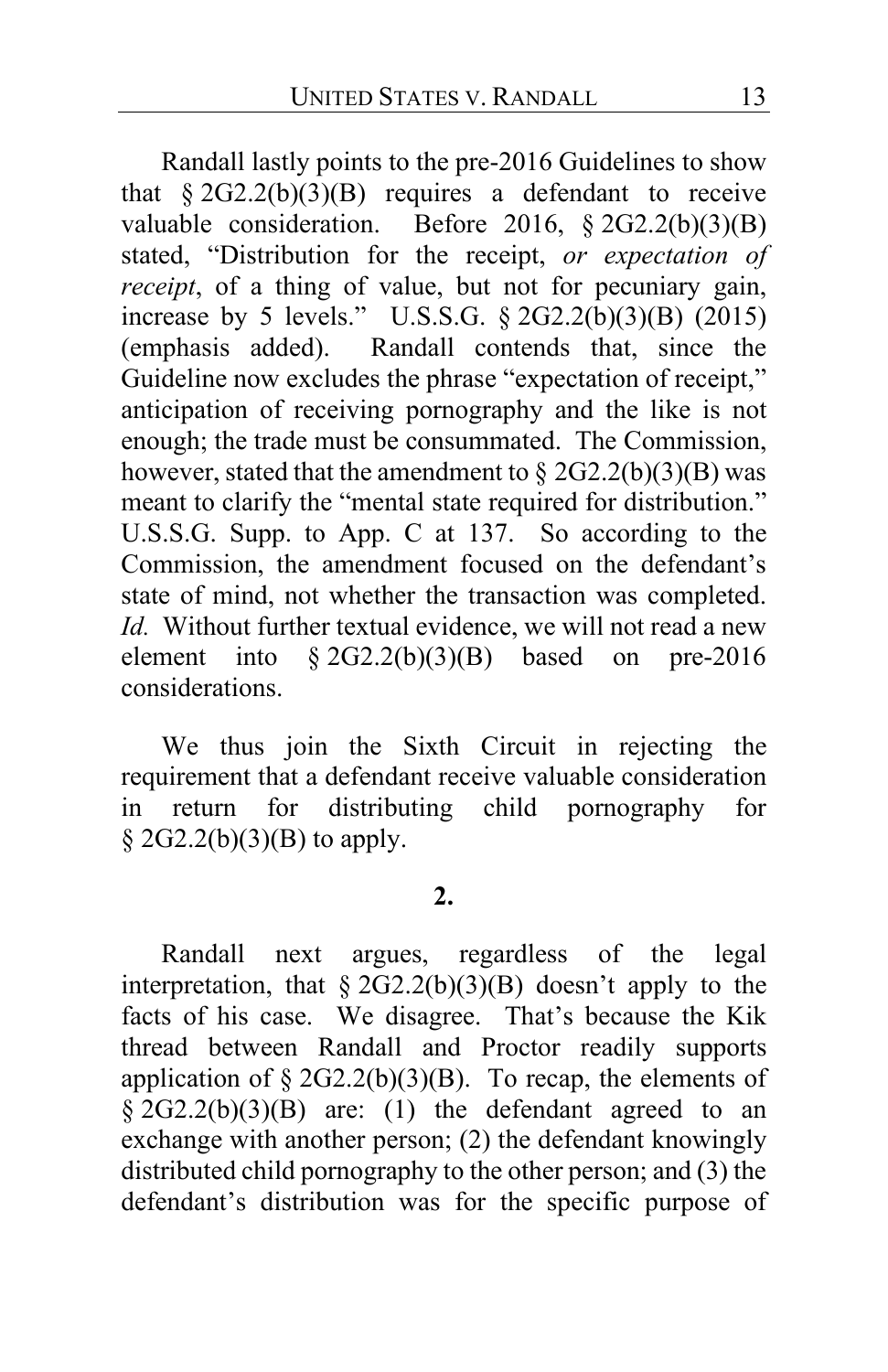obtaining something of valuable consideration from the other person.

First, Randall and Proctor agreed to an exchange for valuable consideration. Proctor initially asked to join the Kik group and Randall responded, "send to join"—meaning send child pornography to be added to the group. In response, Proctor sent a link containing child pornography. Proctor then asked, "Do you trade back[?]"—inviting Randall to trade pornographic material with him. Randall agreed to barter by replying, "I trade back," and by sending a Dropbox link containing child pornography. Later on, Proctor asked Randall, "Have any more or younger[?]" Randall eventually responded by sending another link of child pornography. This conversation easily satisfies the first element of  $\S$  2G2.2(b)(3)(B).

Second, Randall distributed child pornography to Proctor. Two times during the Kik conversation, Randall sent Proctor a Dropbox link, which the government contended contained child pornography. From the context of the conversation, Randall meant to send child pornography in the Dropbox links. Randall sent the first Dropbox link after Proctor sent him child pornography and agreed to "trade back." Randall then sent the second Dropbox link after Proctor sent him three more links of child pornography and implored him to "[s]end when you can[.]"**[2](#page-13-0)** On appeal, Randall doesn't seriously contest that he sent

<span id="page-13-0"></span>**<sup>2</sup>** Because Randall received pornographic material from Proctor in return for sending child pornography, the valuable consideration enhancement would apply even under the test articulated by the Fifth Circuit in *Halverson*.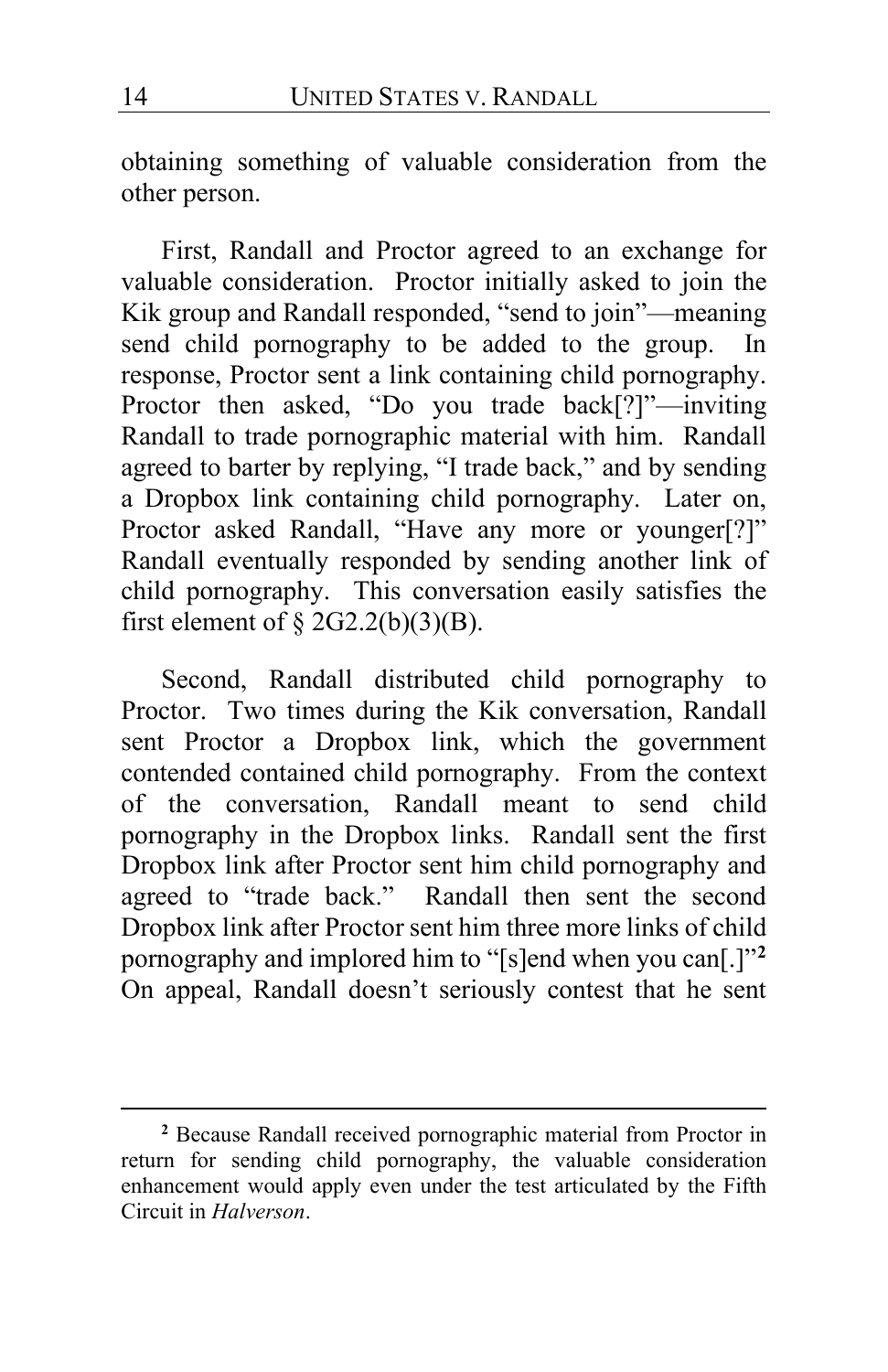child pornography during the conversation; so the second element of  $\S 2G2.2(b)(3)(B)$  is satisfied.

Finally, Randall acted with the specific purpose of obtaining valuable consideration in return for sending the child pornography to Proctor. As the conversation above establishes, Randall expected to (and did) receive pornographic material from Proctor in exchange for sending him child pornography. To the extent Randall argues that the district court failed to make sufficient findings to support this element, we disagree. The district court stated that Randall was "trading" images of child pornography. Moreover, at sentencing, the government explained that the Kik messages showed that "Randall was trading child pornography for child pornography." The government also stated that the chat established that Randall was telling Proctor to "send child pornography to get in [the group]" and that they then "discussed trading child pornography." The government contended that this was sufficient to show "intent there<sup>[1]</sup>" The district court agreed and overruled the defense's objection to the enhancement. We thus see no abuse of discretion and affirm the district court's application of the five-level enhancement under § 2G2.2(b)(3)(B).

## **B. The Justice for Victims of Trafficking Act**

<span id="page-14-0"></span>We next discuss whether the Justice for Victims of Trafficking Act, 18 U.S.C. § 3014(a), mandates an assessment on a per-count or per-offender basis. The district court imposed a \$5,000 special assessment under § 3014(a) for each of Randall's two convictions—totaling \$10,000. Randall argues that the Act permits only one \$5,000 assessment per defendant per case—no matter the number of qualifying convictions. The government instead argues that the statute authorizes a \$5,000 assessment for each eligible conviction. As mentioned, our sister courts are divided on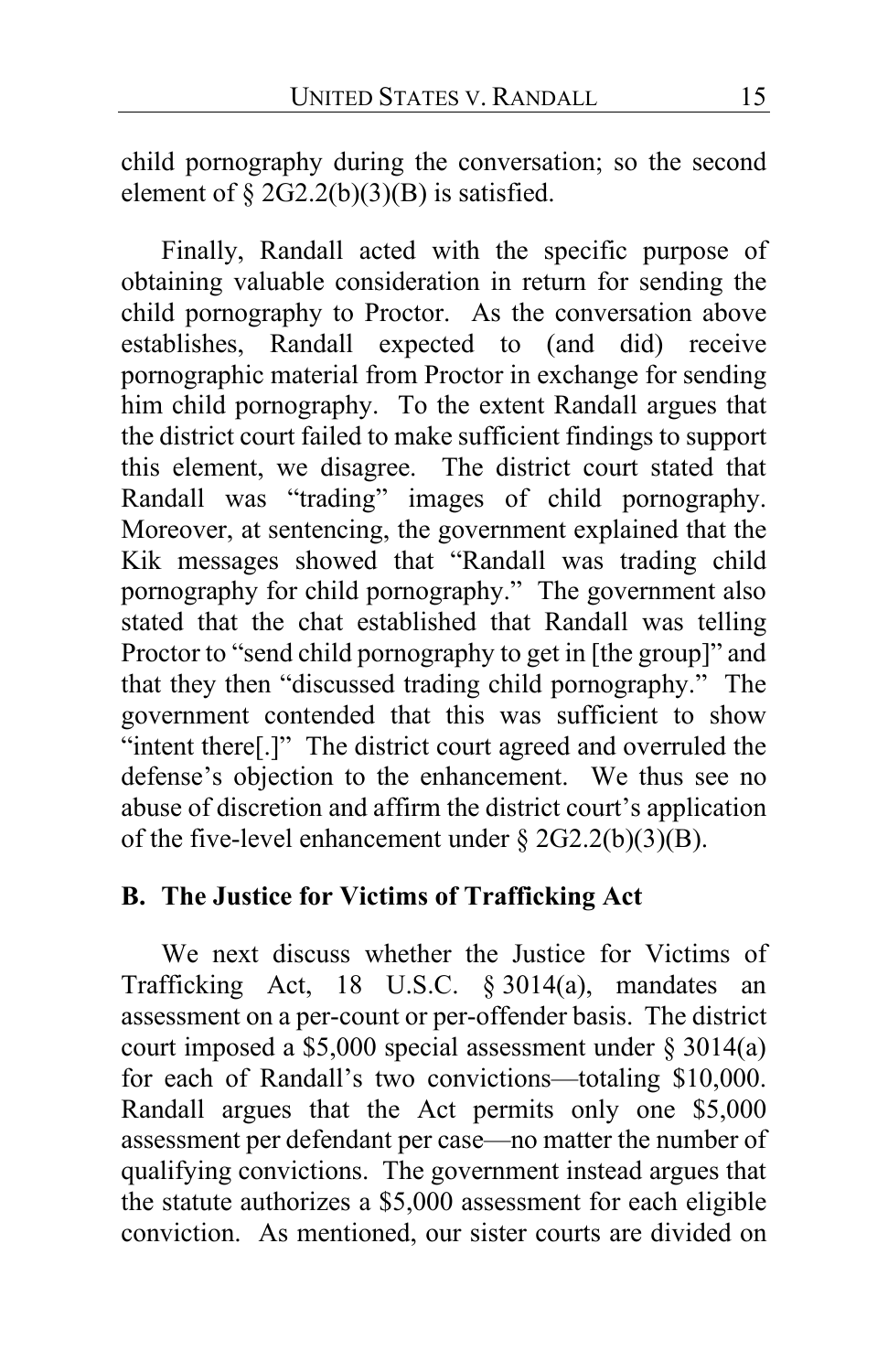the issue. The Third Circuit agrees with the government, *see United States v. Johnman*, 948 F.3d 612, 616–20 (3d Cir. 2020), while the Second Circuit concurs with Randall, *see United States v. Haverkamp*, 958 F.3d 145, 149 (2d Cir. 2020). Based on the text and the relevant statutory scheme, we hold that  $\S 3014(a)$  requires an assessment of \$5,000 for each qualifying conviction.

As always, we begin with the text. *See United States v. Herrera*, 974 F.3d 1040, 1047 (9th Cir. 2020). The Act provides:

> (a) In General.—Beginning on the date of enactment of the Justice for Victims of Trafficking Act of 2015 and ending on September 11, 2022, in addition to the assessment imposed under section 3013, the court shall assess an amount of \$5,000 on any non-indigent person or entity convicted of an offense under—

(1) chapter 77 (relating to peonage, slavery, and trafficking in persons);

(2) chapter 109A (relating to sexual abuse);

(3) chapter 110 (relating to sexual exploitation and other abuse of children);

(4) chapter 117 (relating to transportation for illegal sexual activity and related crimes); or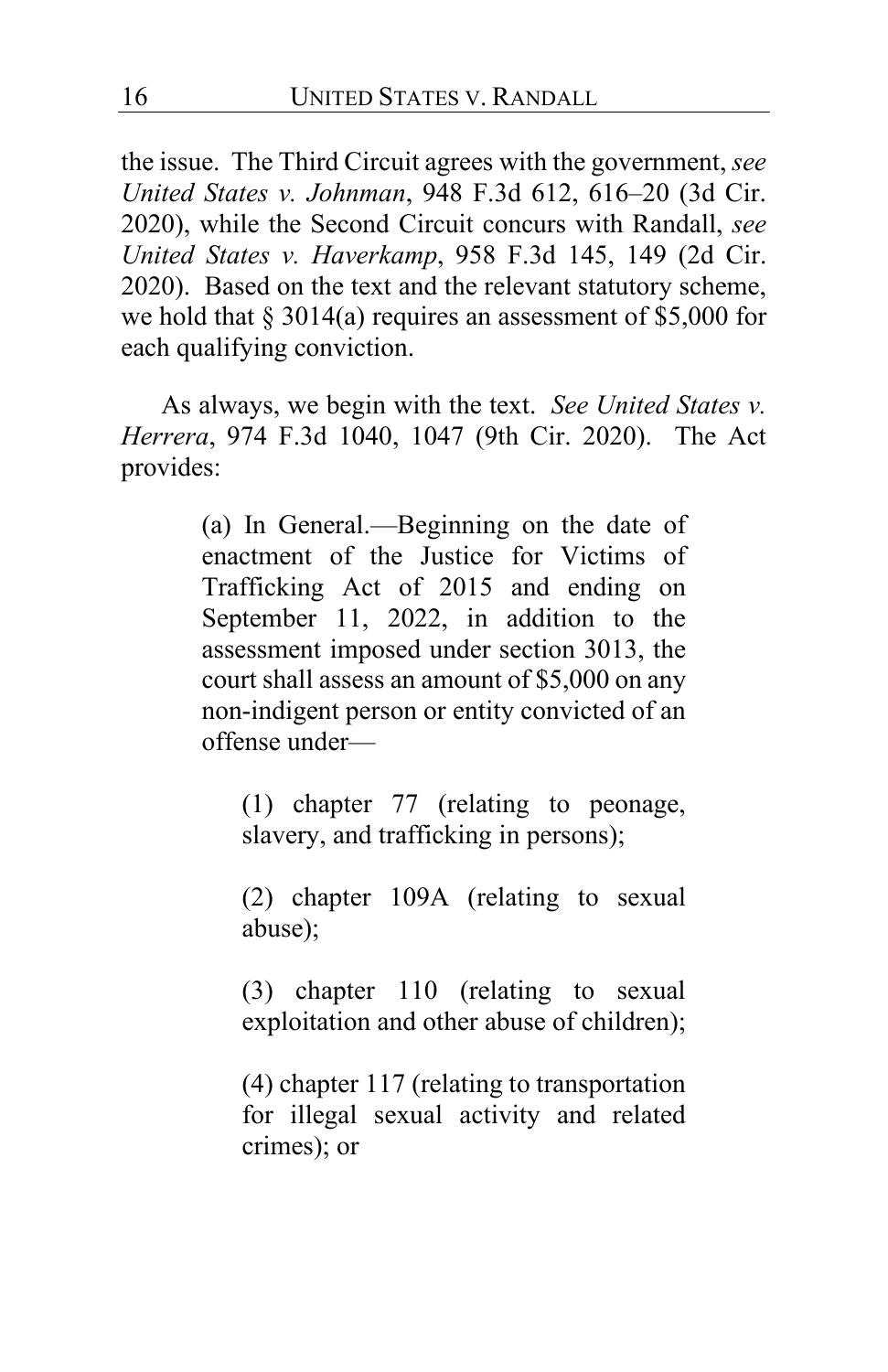(5) section 274 of the Immigration and Nationality Act (8 U.S.C. 1324) (relating to human smuggling) . . . .

18 U.S.C. § 3014(a). Put simply, § 3014(a) requires that courts: " $(1)$  assess  $(2)$  an amount of \$5,000  $(3)$  on any nonexempt person or entity (4) convicted of an offense (5) under certain enumerated chapters of the criminal code." *Johnman*, 948 F.3d at 617.

The key issue here is how to interpret "convicted of an offense." Does it mean a \$5,000 assessment for each time the person is "convicted of [a discrete enumerated] offense"? If that's the case, then Randall's assessment of \$10,000 was proper since he was twice "convicted of an offense." Or does it mean a single \$5,000 assessment when a person is "convicted of [any one of the enumerated] offense[s]?" If so, then Randall could be fined only \$5,000 for his two child pornography convictions.

Lucikly, we do not operate on a blank slate in unpacking this tricky textual question. That's because Congress enacted the Justice for Victims of Trafficking Act against the backdrop of the phrase's settled meaning. As expressly mentioned in the statute, § 3014(a) works in conjunction with 18 U.S.C. § 3013. *See* 18 U.S.C. § 3014(a) (imposing the special assessment "in addition to the assessment imposed under [18 U.S.C.] section 3013"). Section 3013, in turn, provides:

> (a) The court shall assess on any person convicted of an offense against the United States—

(1) in the case of an infraction or a misdemeanor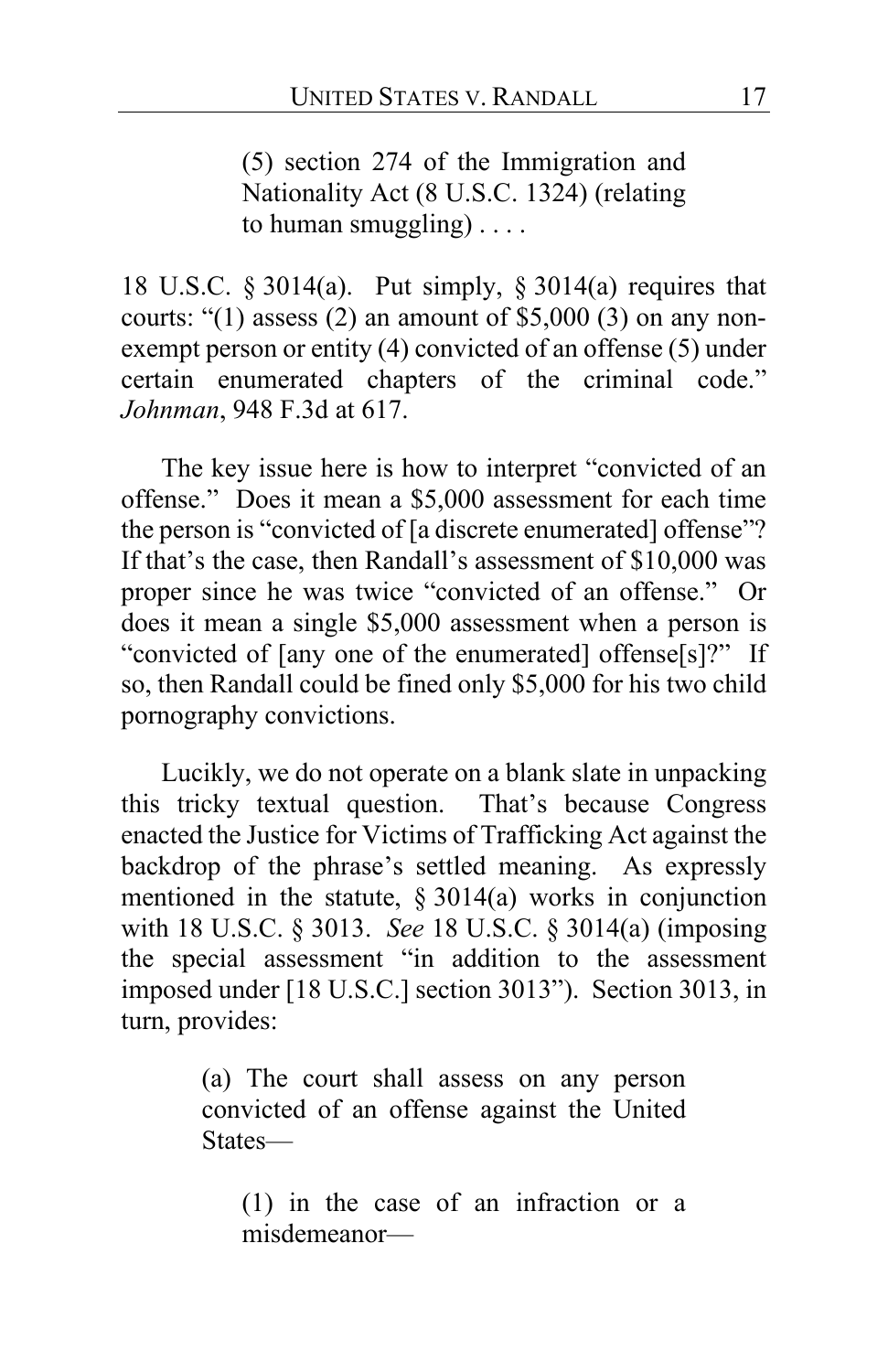(A) if the defendant is an individual— [an amount ranging from \$5 to \$25]

. . .

(2) in the case of a felony—

(A) the amount of \$100 if the defendant is an individual[.]

18 U.S.C. § 3013(a).

As you can see, the special assessments in both  $\S 3013(a)$ and § 3014(a) apply to any person "convicted of an offense." And that wasn't accidental. By way of background, Congress enacted § 3013 in 1984 to fund the Crime Victims Fund. *See* Victims of Crime Act of 1984, Pub. L. No. 98- 473, §§ 1402, 1405(a) (1984). The Crime Victims Fund provides, among other things, funding resources to programs supporting crime victims. 34 U.S.C. § 20101. In 2015, Congress established a similar Domestic Trafficking Victims' Fund to provide financial support to victims of human trafficking and child exploitation. Justice for Victims of Trafficking Act of 2015, Pub. L. No. 114-22, § 101 (2015). Congress simultaneously enacted the special assessment in  $\S 3014(a)$  to fund the Domestic Trafficking Victims' Fund. 18 U.S.C. § 3014(c), (e), (h). In sum, § 3014 is closely related to § 3013 in terms of text, purpose, and statutory structure.

How courts have interpreted the phrase "convicted of an offense" under § 3013 provides important guidance. That's because when a phrase is "obviously transplanted from another legal source," such as other legislation, "it brings the old soil with it." *Sekhar v. United States*, 570 U.S. 729, 733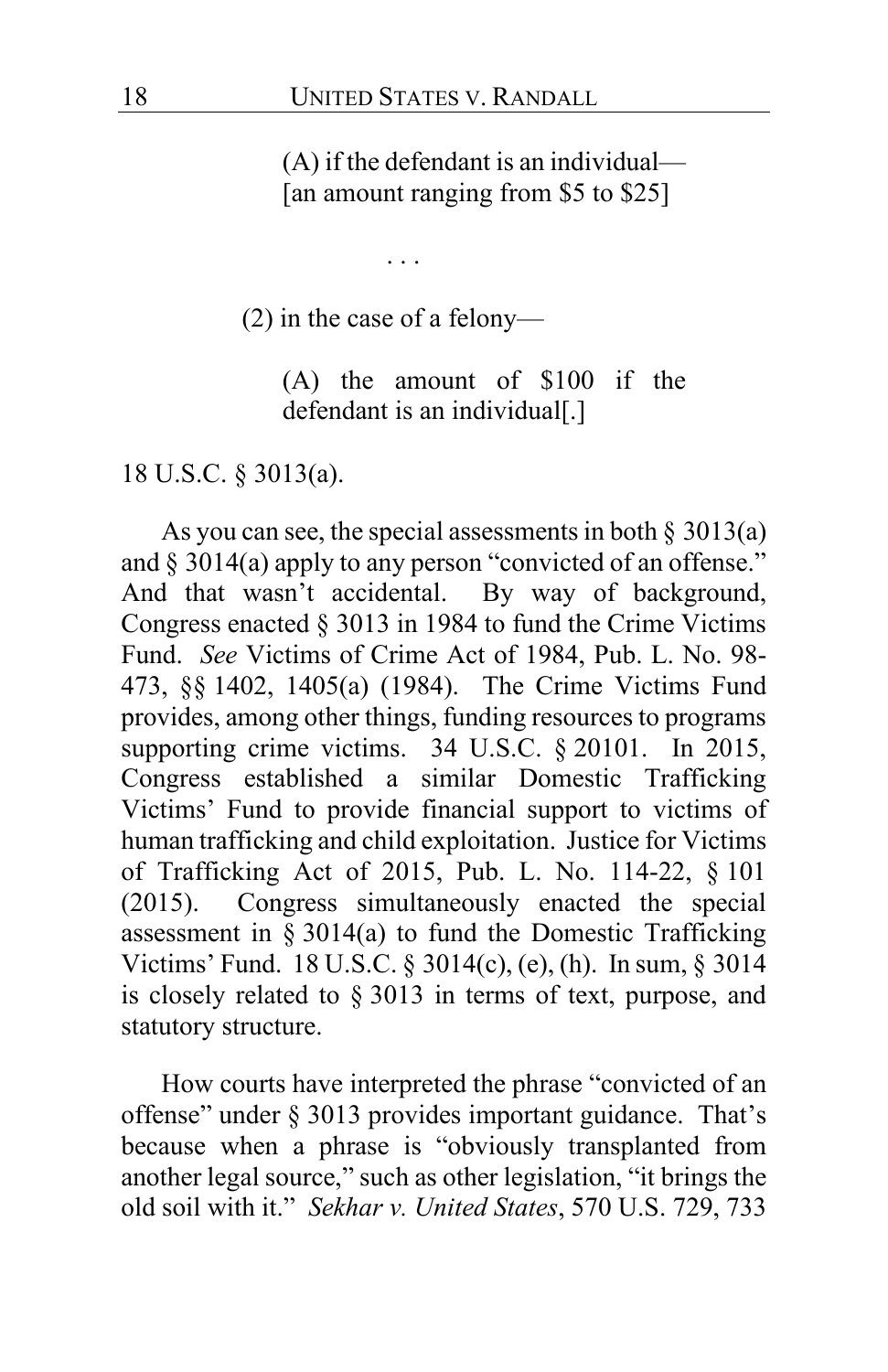(2013) (quoting Felix Frankfurter, Some Reflections on the Reading of Statutes, 47 Colum. L. Rev. 527, 537 (1947)). In other words, when Congress adopts a phrase with a settled judicial interpretation, absent some indication to the contrary, we presume that Congress chose to give the phrase its established meaning. *Shirk v. U.S. ex rel. Dep't of Interior*, 773 F.3d 999, 1004 (9th Cir. 2014); *see also United States v. Prasad*, 18 F.4th 313, 322–23 (9th Cir. 2021) (observing that the "prior construction canon" applies "to interpretations of the same wording in related statutes").

In this case, we have buckets of "soil" to help us give meaning to the phrase "convicted of an offense." Every circuit court has interpreted § 3013's assessment on a person "convicted of an offense" to apply separately to each count of conviction rather than to each offender. *See United States v. Pagan*, 785 F.2d 378, 381 (2d Cir. 1986); *United States v. Donaldson*, 797 F.2d 125, 128 (3d Cir. 1986); *United States v. Dobbins*, 807 F.2d 130, 132 (8th Cir. 1986); *United States v. Smith*, 857 F.2d 682, 686 (10th Cir. 1988); *United States v. Nguyen*, 916 F.2d 1016, 1020 (5th Cir. 1990); *United States v. McGuire*, 909 F.2d 440, 441–42 (11th Cir. 1990) (per curiam); *United States v. Luongo*, 11 F.3d 7, 10 (1st Cir. 1993).

Most significantly, the Supreme Court formally settled the question in *Rutledge v. United States*, 517 U.S. 292 (1996). In that case, the Court held that "[Section] 3013 requires a federal district court to impose a [then-]\$50 special assessment for *every conviction*." *Id.* at 301 (emphasis added). The Court further blessed an assessment on "both convictions" in the case and held that § 3013 "required" it. *Id.* at 301–02. So under § 3013, the Court said, "a second conviction will amount to a second punishment." *Id.*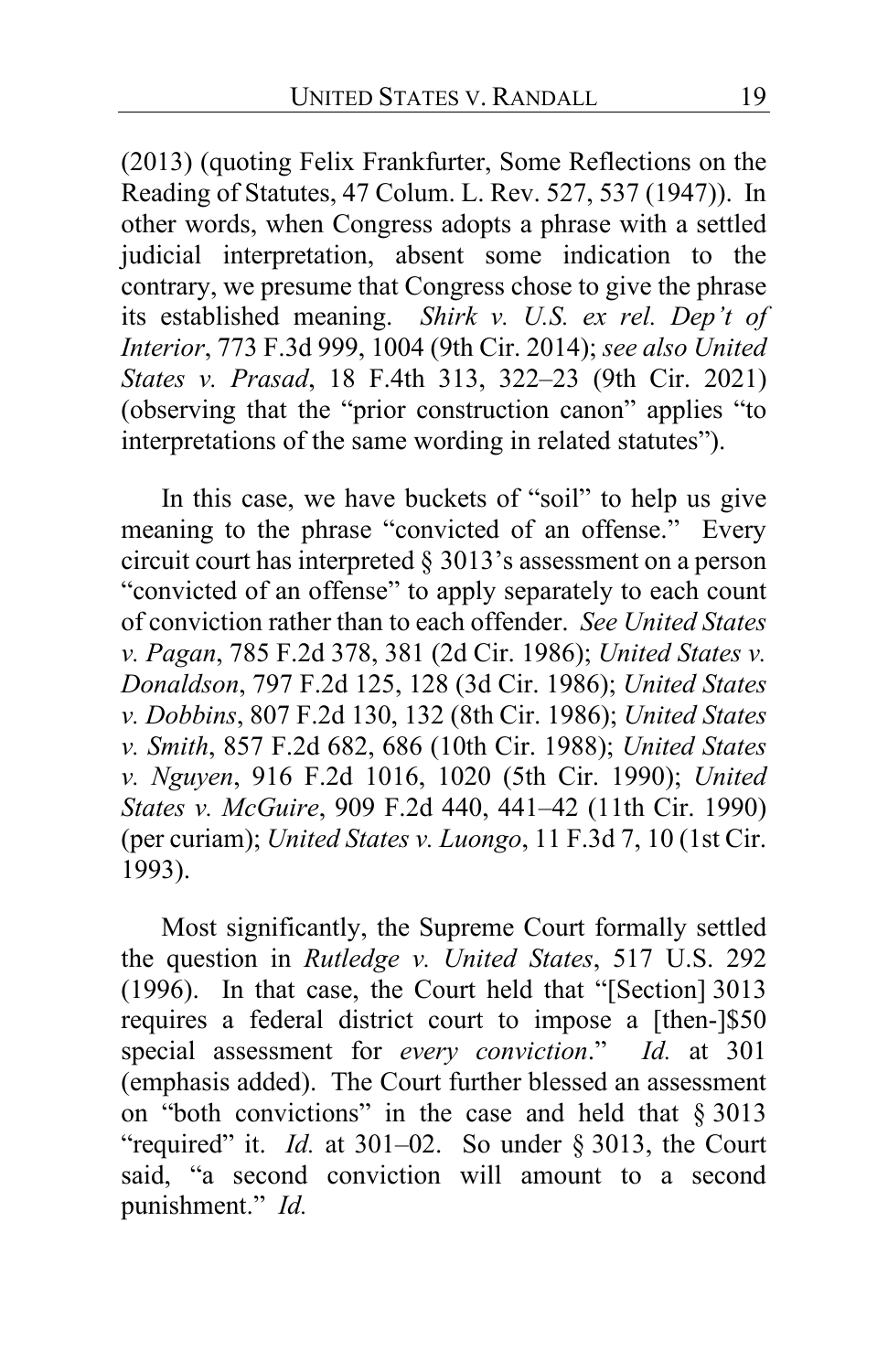<span id="page-19-0"></span>We think the fact that the meaning of  $\S 3013$ 's text is settled is not just persuasive, it's all but conclusive. Congress sought to accomplish similar goals in enacting § 3013 and § 3014; it created a statutory framework where the two provisions work together and employed nearly identical language for the two. By doing so, Congress endorsed the long-settled interpretation of § 3013's "convicted of an offense" phrase.

Even without the prior construction canon, the ordinary meaning of § 3014's "convicted of an offense" supports a separate assessment per conviction. In another federal statute, we've accepted that "offense" means a "discrete criminal violation." *Miranda v. Anchondo*, 684 F.3d 844, 851 (9th Cir. 2012); *see also Johnman*, 948 F.3d at 617 (reaching a similar meaning for "offense" through dictionary definitions).

The phrasing "*an* offense" is also significant. Its singular construction tells us that *each* "offense" requires a separate assessment. *See Luongo*, 11 F.3d at 10 ("[B]ecause the statute is phrased in the singular, its terms imply that each offense . . . calls for a separate special assessment, even when a single defendant is simultaneously convicted of multiple charges."); *see also Villavicencio-Rojas v. Lynch*, 811 F.3d 1216, 1220 (9th Cir. 2016) (Berzon, J., concurring) (interpreting "an offense" in the context of another statute to refer to "each offense of the kind covered").

We also agree that "convicted" is "normally understood [a]s an offense-specific term." *Johnman*, 948 F.3d at 617 (explaining that "convicted" is the past participle of "convict," which means "to find or declare guilty of an offense or crime" or "to find (a person) guilty of a criminal offense" under dictionary definitions).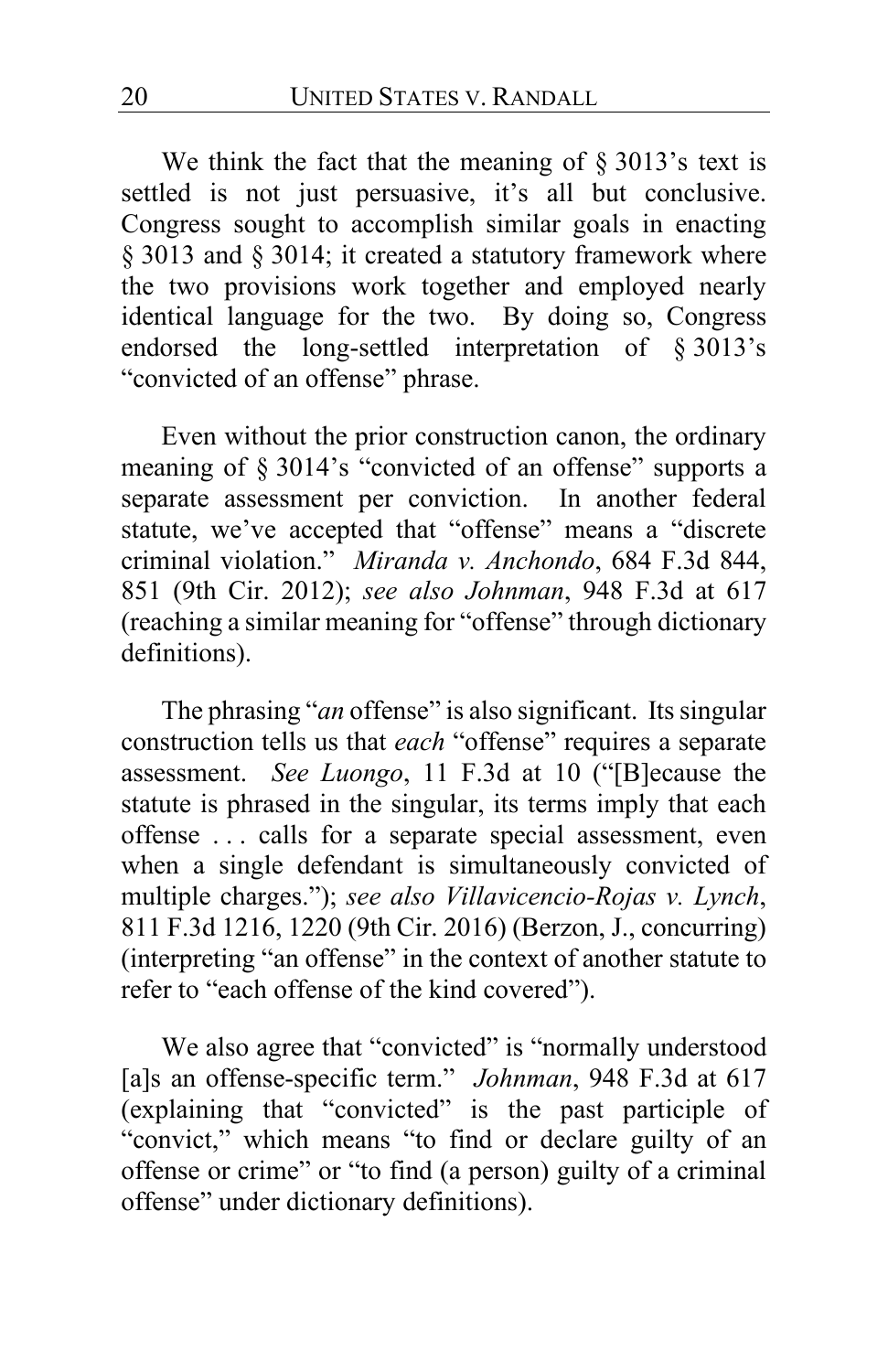So taken together, "convicted of an offense" is best read as applying to each separate conviction for a statutory violation. We are also persuaded by the Third Circuit's reasoning that "it is illogical to read § 3014's application to depend not upon the number of offenses of which [the defendant] was convicted, but on the happenstance of whether she was tried for those offenses in one or more proceedings." *Id.* at 619 (simplified).

We acknowledge that the Second Circuit reached the opposite conclusion. That circuit held that "[a]s a matter of grammar and common understanding, 'an amount' on any person convicted means the amount is assessed one time." *Haverkamp*, 958 F.3d at 149. While we agree that the \$5,000 amount is "assessed one time," that doesn't answer whether it is one time per defendant or per count.

The Second Circuit also relied on post-enactment legislative history—specifically, a single statement from the lead House sponsor of the Justice for Victims of Trafficking Act on the two-year anniversary of its passage. *Id.* at 150 (quoting 163 Cong. Rec. H4564 (daily ed. May 24, 2017) (statement of Rep. Poe)). But we side with most judges that find "[p]ost-enactment legislative history (a contradiction in terms)" a questionable tool of statutory interpretation. *Bruesewitz v. Wyeth LLC*, 562 U.S. 223, 242 (2011).

Finally, the Second Circuit focused on differences between § 3013 and § 3014 to conclude that the two provisions should be interpreted differently:

> § 3013 imposes a varying assessment amount based on the severity of the offense (e.g., infraction, misdemeanor, or felony), while § 3014 requires only a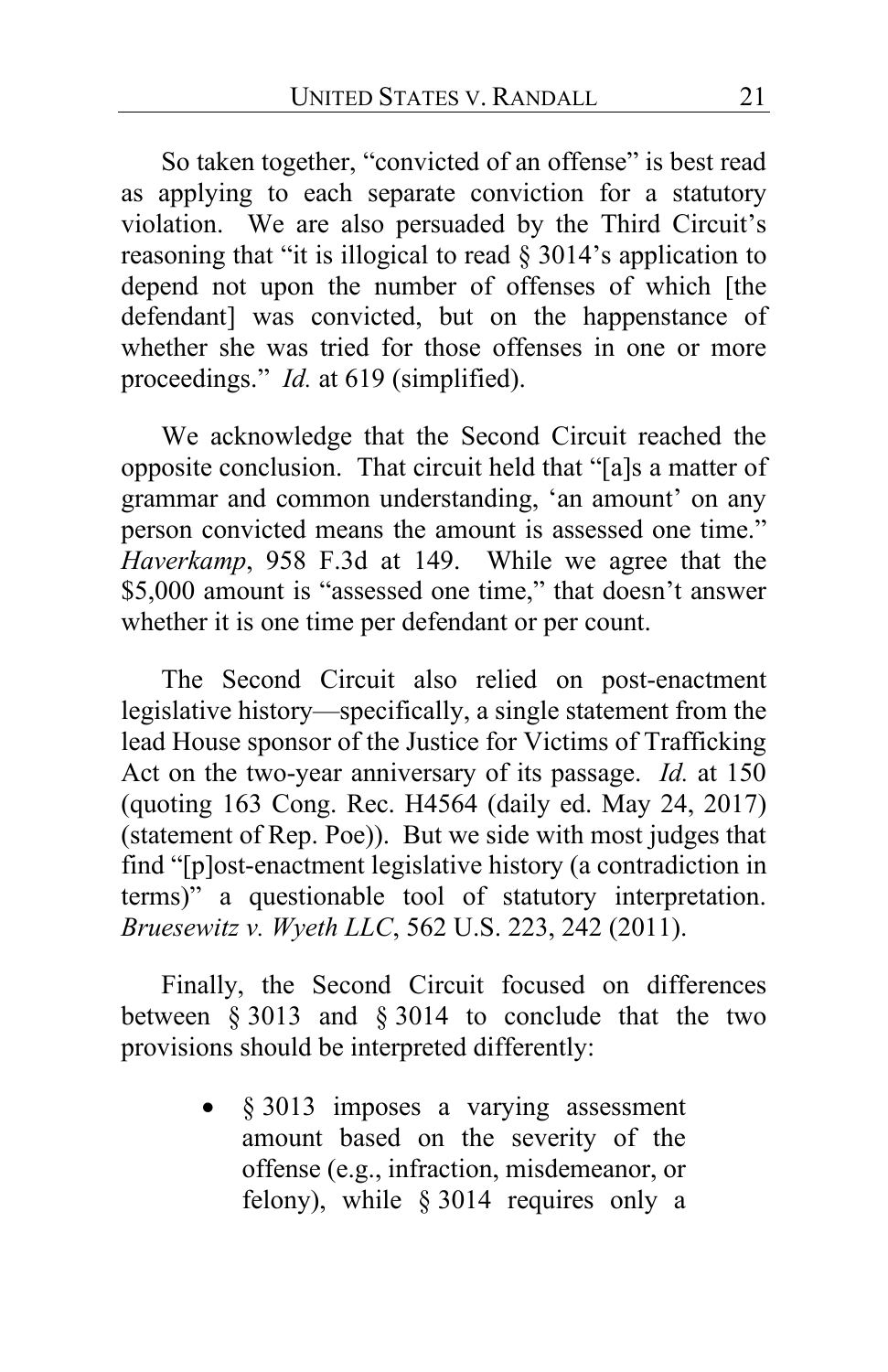"single assessment" of \$5,000 for conviction of an eligible offense;

- § 3013 provides for a "nominal" amount (ranging from \$5 to \$100), while § 3014's assessment is \$5,000; and
- § 3013 does not include an indigency exception, while § 3014 does.

*Haverkamp*, 958 F.3d at 149–50 & n.3. The Second Circuit considered these differences "too pronounced" to interpret the two statutes in "lockstep." *Id.* at 150 n.3. But none of these distinctions are significant enough to overcome the plain and settled meaning of "convicted of an offense." That Congress sought to create an assessment program for all victims of federal crimes with more "nominal" amounts is not inconsistent with Congress also seeking to create a similar scheme focused on victims of trafficking and child exploitation with a heftier amount.**[3](#page-21-0)**

<span id="page-21-0"></span>**<sup>3</sup>** We therefore respectfully disagree with our dissenting colleague, who finds the Second Circuit's approach more persuasive. The dissent makes one additional point that the Second Circuit does not appear to have advanced: that the durational provision in  $\S 3014(g)$  refers to "an assessment" and "the assessment" in the singular, whereas the durational provision in  $\S 3013(c)$  refers to "all assessments" in the plural. Dissent at [29.](#page-28-0) The dissent reasons that "[i]f Congress intended multiple assessments for multiple counts, it would have used the plural 'assessments'" in § 3014. Dissent at [29.](#page-28-0) But § 3014(a) itself refers to "the *assessment* imposed under section 3013," using the singular to the describe "the assessment" that we know is imposed per count of conviction. *Rutledge*, 517 U.S. at 301. And § 3013(c) earlier refers to "an assessment." The dissent thus reads too much into Congress's use of the words "assessment" and "assessments."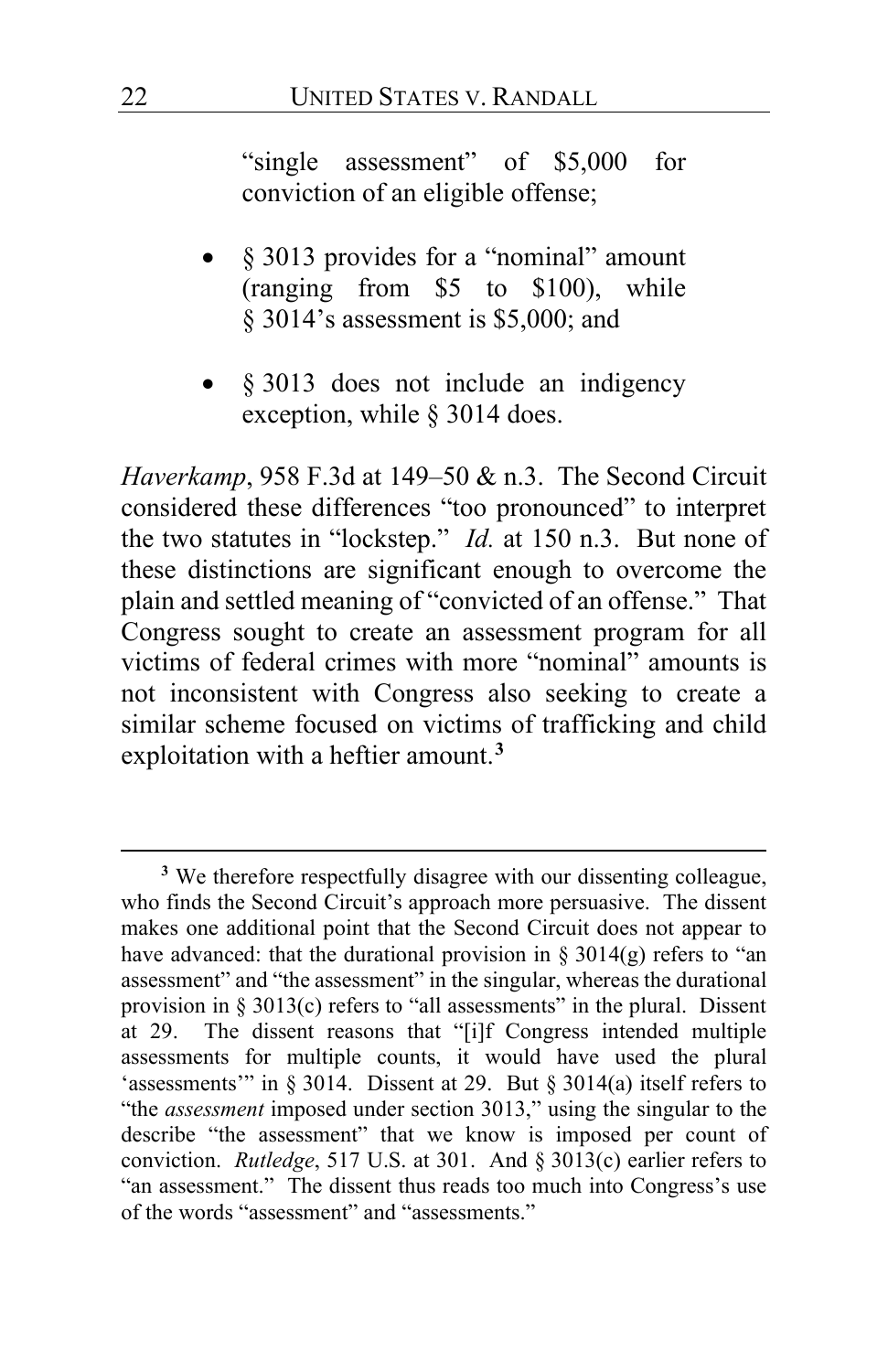So, considering the text and relevant statutory scheme, we conclude that Congress intended that assessments under § 3014 be imposed on a per-count basis. Section 3014 requires a \$5,000 assessment for each of a defendant's eligible convictions. The district court thus properly imposed a \$10,000 assessment for Randall's two counts of conviction. **[4](#page-22-0)**

### **III.**

<span id="page-22-1"></span>The district court did not err in applying the five-level sentence enhancement under U.S.S.G. § 2G2.2(b)(3)(B) or in assessing a fine of \$5,000 for each of Randall's two counts of conviction under 18 U.S.C. § 3014(a).

#### **AFFIRMED.**

WARDLAW, Circuit Judge, dissenting in part:

The Justice for Victims of Trafficking Act of 2015 (JVTA) provides that "the court shall assess *an* amount of \$5,000 on any non-indigent person or entity" convicted of certain federal sexual offenses. 18 U.S.C. § 3014(a) (emphasis added). The majority interprets this fine to apply

<span id="page-22-0"></span>**<sup>4</sup>** Randall asks us to apply the rule of lenity in rendering our interpretations of U.S.S.G.  $\S$  2G2.2(b)(3)(B) and 18 U.S.C.  $\S$  3014. But the rule of lenity is a tool of last resort—"only [to be] applie[d] where there is grievous ambiguity or uncertainty[.]" *United States v. D.M.*, 869 F.3d 1133, 1144 (9th Cir. 2017). Such an ambiguity does not exist "merely because there is a division of judicial authority over [a statute's] proper construction." *Reno v. Koray*, 515 U.S. 50, 64–65 (1995) (simplified). As the above shows, after consulting the traditional tools of interpretation, we see no grievous ambiguity and so the rule of lenity has no place here.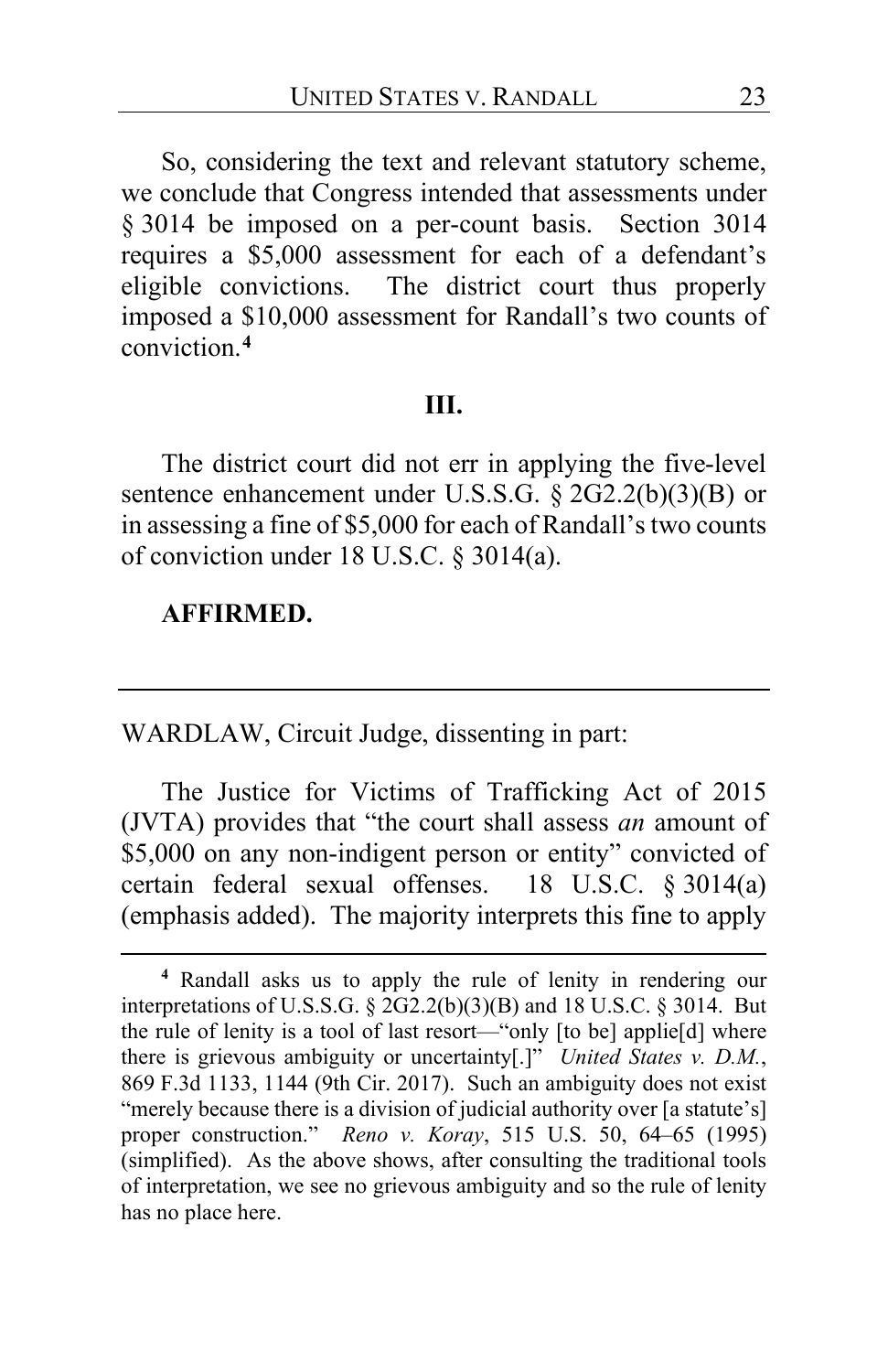on a per-count basis, based on its reading of an earlier enacted, entirely different, statute that plainly assesses fines for each count of conviction, 18 U.S.C. § 3013. But § 3014 was written to impose an additional amount of \$5,000 on top of the fines assessed under § 3013 for offenders convicted of sexual exploitation and trafficking, particularly of children, and differs markedly from § 3013 in both text and structure; differences we can't ignore when interpreting the meaning of § 3014. Recognizing the existing circuit split on this question, the majority chooses to follow the Third Circuit's approach in *United States v. Johnman*, 948 F.3d 612 (3d Cir. 2020), and holds that  $\S 3014$  applies on a per-count basis like § 3013. However, the Second Circuit in *United States v. Haverkamp*, 958 F.3d 145 (2d Cir. 2020), explains how thoroughly flawed that reading is and concludes that § 3014 applies on a per-offender basis. I think the Second Circuit has the better side of this split, so I respectfully dissent from that portion of the majority opinion.

We begin with the text of § 3014. *See Flo & Eddie, Inc. v. Sirius XM Radio, Inc.*, 9 F.4th 1167, 1172 (9th Cir. 2021). "We interpret statutory terms in accordance with their ordinary meaning, unless the statute clearly expresses an intention to the contrary." *United States v. Neal*, 776 F.3d 645, 652 (9th Cir. 2015) (citation omitted). And we "interpret the statute as a whole, giving effect to each word and making every effort not to interpret a provision in a manner that renders other provisions of the same statute inconsistent, meaningless or superfluous." *Id*. (international quotations and citation omitted). Section 3014 provides:

> (a) In general. – Beginning on the date of enactment of the Justice for Victims of Trafficking Act of 2015 and ending on September 11, 2022, in addition to the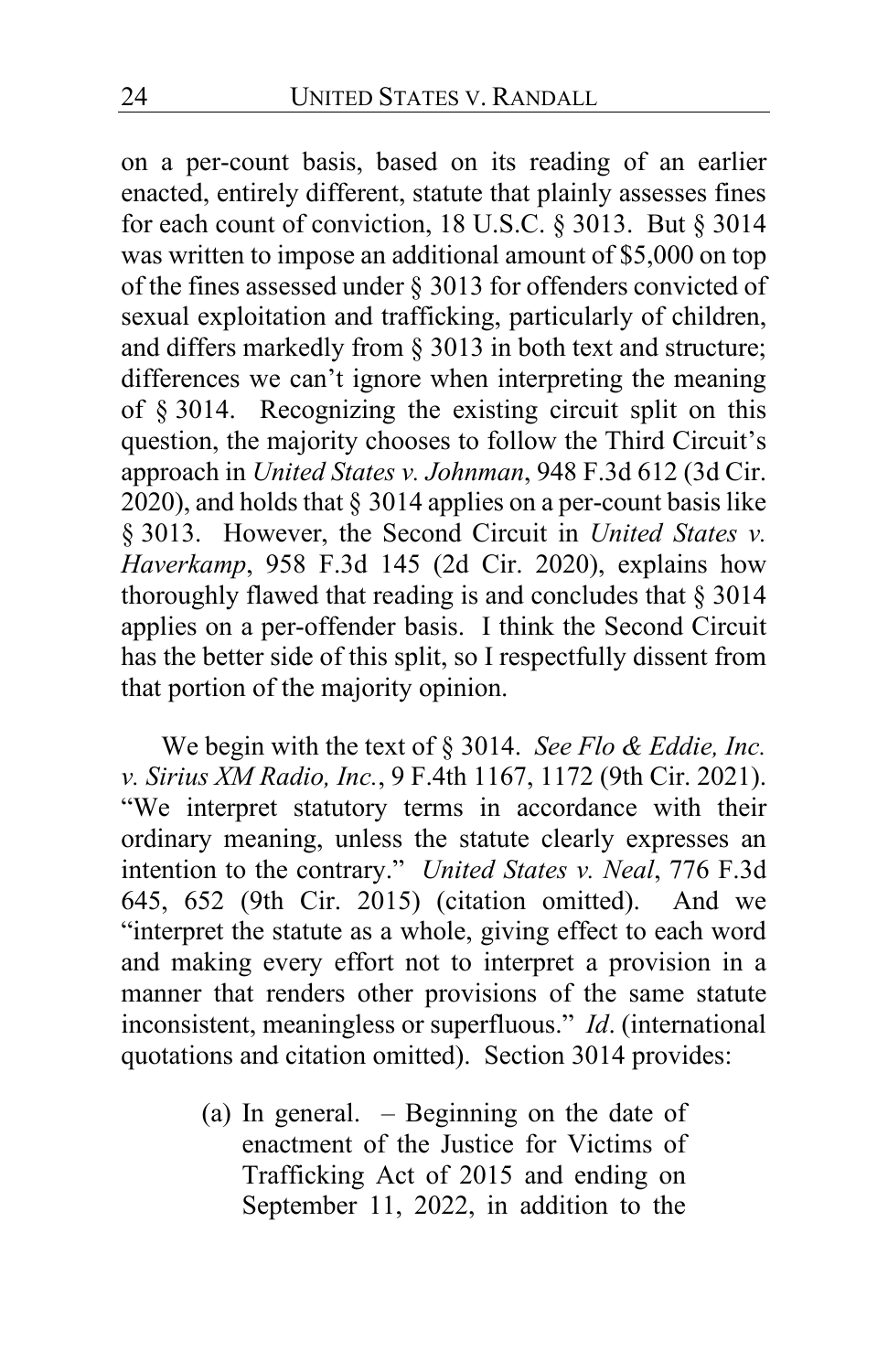assessment imposed under section 3013, the court shall assess an amount of \$5,000 on any non-indigent person or entity convicted of an offense under—

- (1) chapter 77 (relating to peonage, slavery, and trafficking in persons);
- (2) chapter 109A (relating to sexual abuse);
- (3) chapter 110 (relating to sexual exploitation and other abuse of children);
- (4) chapter 117 (relating to transportation for illegal sexual activity and related crimes); or
- (5) section 274 of the Immigration and Nationality Act (8 U.S.C. § 1324) (relating to human smuggling), unless the person induced, assisted, abetted, or aided only an individual who at the time of such action was the alien's spouse, parent, son, or daughter (and no other individual) to enter the United States in violation of law.

18 U.S.C. § 3014(a).

The plain text of the statute directs the district court to "assess an amount of \$5,000 on any non-indigent person or entity convicted of [a qualifying] offense . . . ." As the Second Circuit explained, "[a]s a matter of grammar and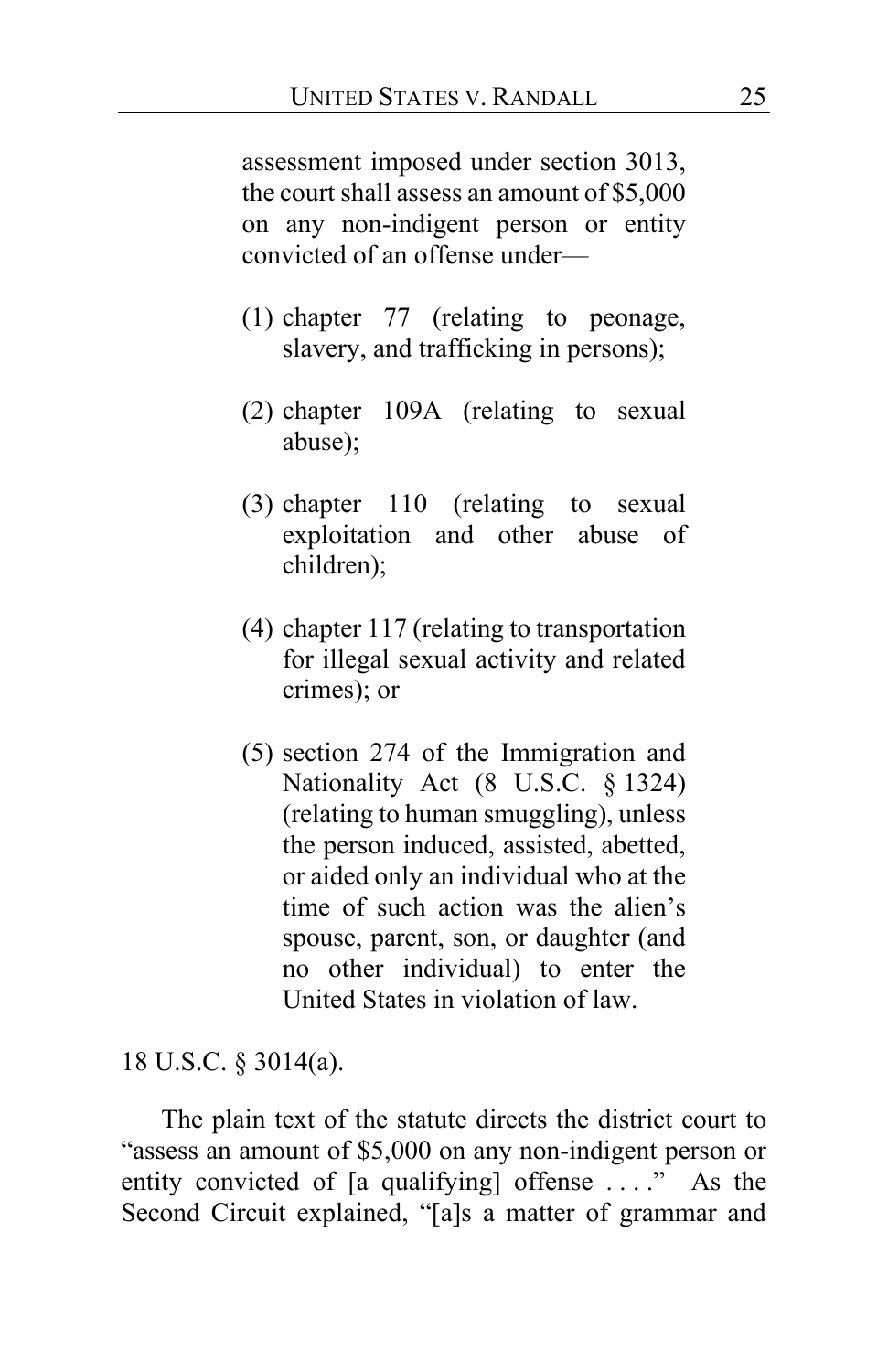common understanding 'an amount' on any person convicted means the amount is assessed one time." *Haverkamp*, 958 F.3d at 149. When, as here, "amount" is followed by "of" and a numerical value, that numerical value, in this case \$5,000, represents a "precise sum, total, or quantity amounting to the specified figure." *Amount*, Dictionary Online, https://tinyurl.com/3jjhrkd9 (last visited May 10, 2022). Congress could have included language that assessed an amount of \$5,000 for each qualifying count of conviction, but it chose not to do so. In other words, "the text of § 3014, taken as a whole and in its context, is straightforwardly meant to be applied on a per-offender, not a per-count, basis." *Haverkamp*, 958 F.3d at 149. This should be the end of the matter.

In holding that § 3014 applies on a per-count basis, the majority adopts the Third Circuit's analysis in *Johnman*, 948 F.3d 612. Maj. Op. at [15](#page-14-0)[–23.](#page-22-1) The Third Circuit in *Johnman* locked on to the phrase "convicted of an offense," *Johnman*, 948 F.3d at 616–20, and determined that, "how many assessments a court must impose turns on the meaning of the phrase 'convicted of an offense.'" *Id*. at 617. But both the Third Circuit and the majority go astray by laserfocusing on a phrase that is not determinative of the key issue: whether the district court should impose the additional assessment. Rather, whether the court should impose the assessment turns on the nature of the offense—not the number of offenses of conviction. If *one* offense is a qualifying offense under the statute, the defendant is subject to the \$5,000 assessment. Therefore, delving into the meaning of the phrase "convicted of an offense" sheds no light on whether Congress intended the assessment to apply on a per-count or per-offender basis. *See United States v. Lewis*, 67 F.3d 225, 228–29 (9th Cir. 1995) ("Particular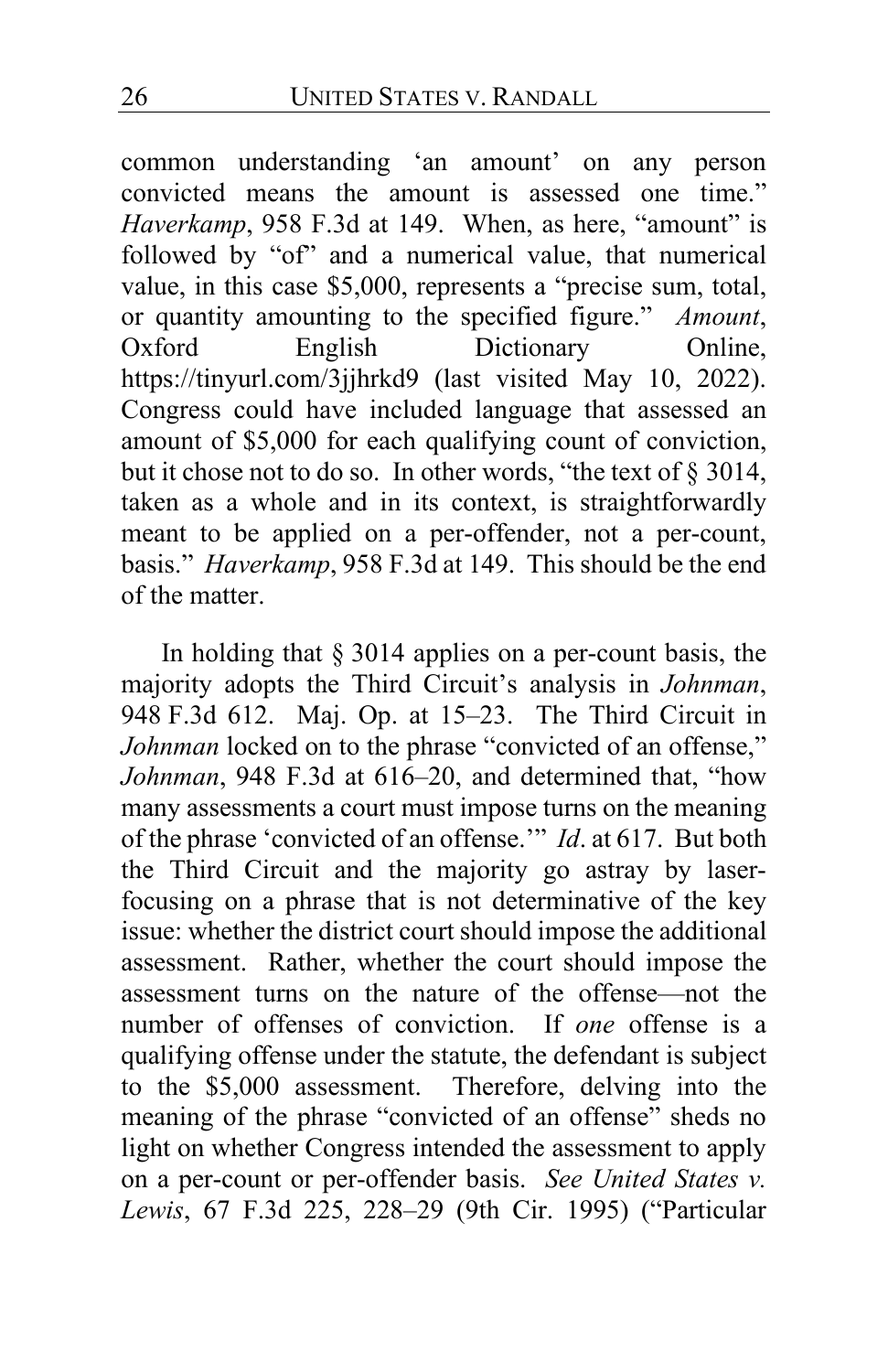phrases must be construed in light of the overall purpose and structure of the whole statutory scheme.") (citation omitted).

It is no real surprise that the meaning of "convicted of an offense" in § 3013 is well-settled. *See Rutledge v. United States*, 517 U.S. 292, 301 (1996). After all, § 3013 was enacted some twenty-five years before Congress enacted the JVTA and § 3014. But the majority's determination that the settled interpretation of § 3013 is "all but conclusive" as to § 3014's application is incorrect. Maj. Op. at [20.](#page-19-0) Congress's choice to enact separate statutes with significant structural differences demonstrates that, in fact, the exact opposite is true. Section 3013 reads:

- (a) The court shall assess on any person convicted of an offense against the United States—
	- (1) in the case of an infraction or a misdemeanor—

(A)if the defendant is an individual—

- (i) the amount of \$5 in the case of an infraction or a class C misdemeanor;
- (ii) the amount of \$10 in the case of a class B misdemeanor; and
- (iii) the amount of \$25 in the case of a class A misdemeanor; and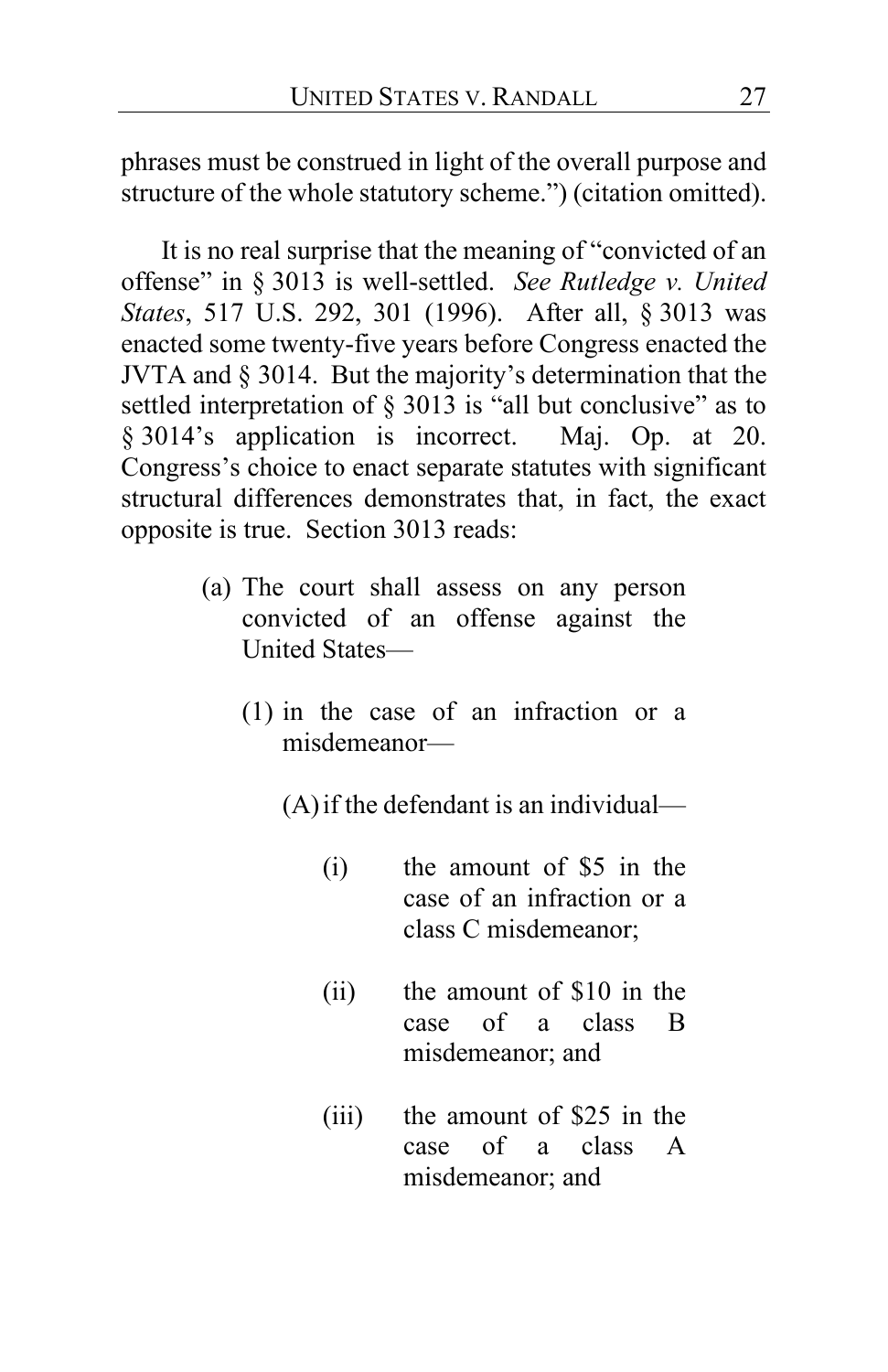## (B) if the defendant is a person other than an individual—

- (i) the amount of \$25 in the case of an infraction or a class C misdemeanor;
- (ii) the amount of \$50 in the case of a class B misdemeanor; and
- (iii) the amount of \$125 in the case of a class A misdemeanor;
- (2) in the case of a felony—
	- (A)the amount of \$100 if the defendant is an individual; and
	- (B) the amount of \$400 if the defendant is a person other than an individual.

18 U.S.C. § 3013. "Comparing § 3014 to § 3013 reinforces our conclusion that when Congress intended multiple amounts to be assessed rather than 'an amount' it knew how to do so." *Haverkamp*, 958 F.3d at 149. By contrast to § 3014, Congress directed the courts in applying § 3013 to impose varying amounts of assessments dependent on the grade or classification of the specific offenses of which the defendant is convicted. As the Second Circuit explained, "Section 3013 specifically ties the amount of the special assessment to the classification of the offense of conviction, and therefore plainly authorizes multiple assessments where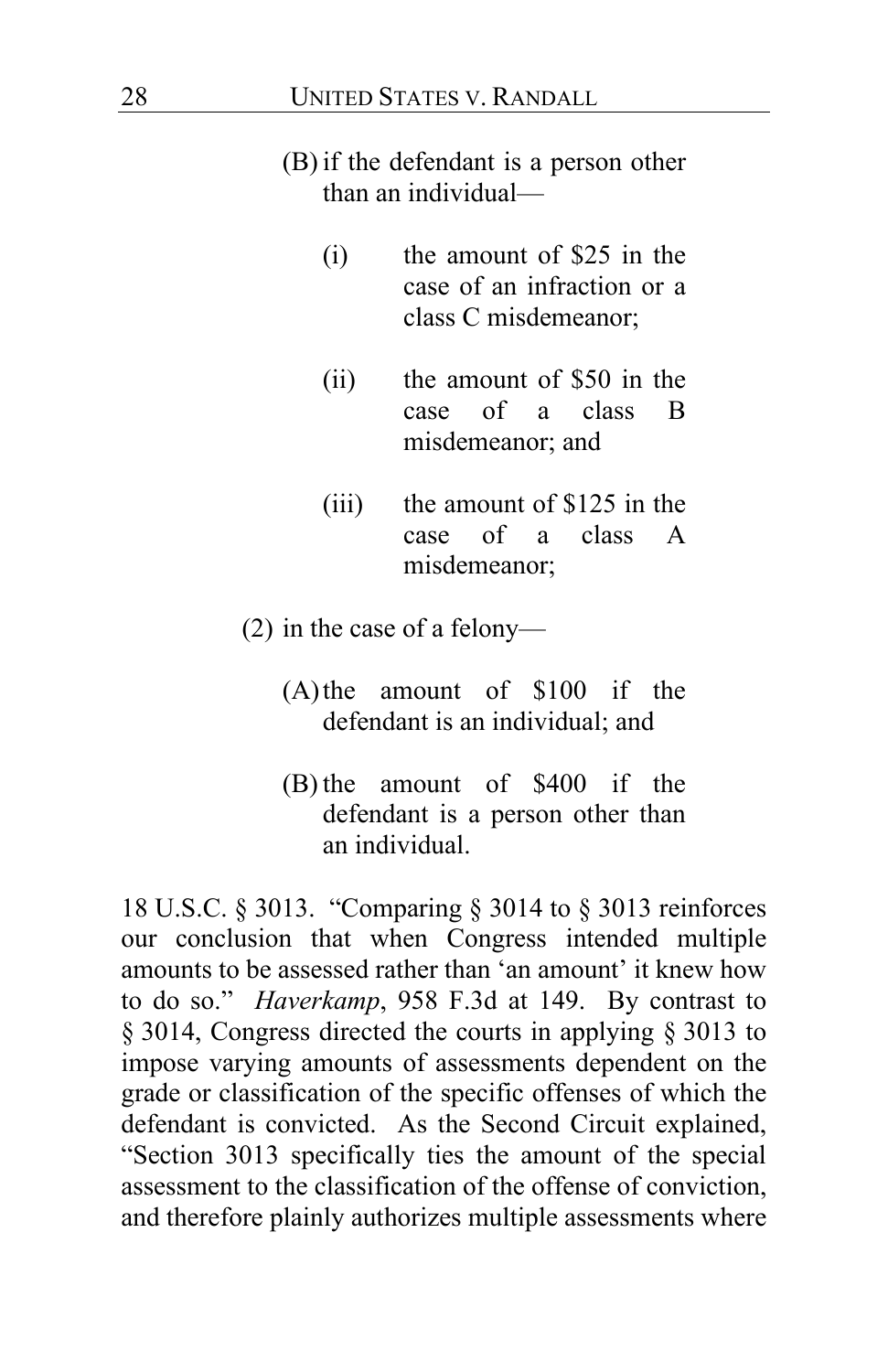there are multiple counts of conviction." *Id*. at 150. Moreover, the special assessments in  $\S 3013$  range from \$5 to \$400 based on the classification of the offense as an infraction, specific class of misdemeanor, or felony. By contrast, § 3014 "authorizes a single assessment: \$5,000 if a defendant is convicted of an eligible offense. The classification of the offense and the number of offenses is not relevant to the assessment." *Id*. Had Congress intended the additional \$5,000 assessment to apply on a per-count basis, it could have simply amended § 3013 to include the assessment there. Congress's choice not to do so, and to instead enact § 3014, setting forth a distinct textual structure, is telling. *See Univ. of Texas Sw. Med. Ctr. V. Nassar*, 570 U.S. 338, 353 (2013) ("Just as Congress' choice of words is presumed to be deliberate, so too are its structural choices.") (citation omitted).

<span id="page-28-0"></span>Comparing the duration sections of the two statutes further supports a per-offender reading of § 3014. Section 3013(c) explains that "[t]he obligation to pay an assessment ceases five years after the date of the judgment. This subsection shall apply to *all assessments* irrespective of the date of imposition." (emphasis added). Congress used the plural "all assessments" in § 3013, signaling its intent that courts impose the assessments for each qualifying offense. By contrast, Section 3014(g) provides that "the obligation to pay *an assessment* imposed on or after the date of enactment of the Justice for Victims of Trafficking Act of 2015 shall not cease until *the assessment* is paid in full." (emphasis added). If Congress intended multiple assessments for multiple counts, it would have used the plural "assessments" here as well. That it did not do so further supports the conclusion that the \$5,000 assessment in § 3014 is applied per-offender.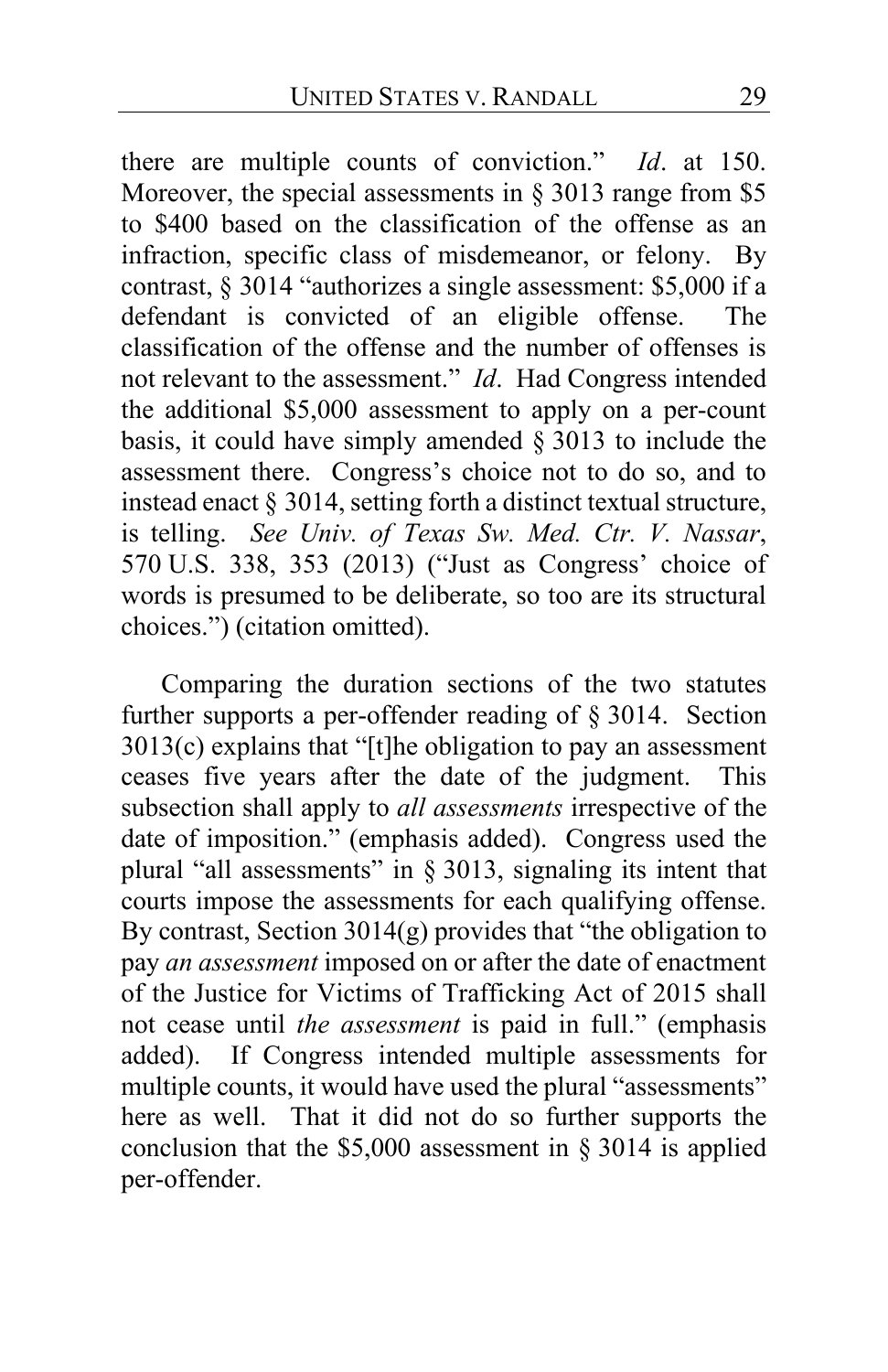This reading is also supported by the statement of Representative Poe, the lead House sponsor of the JVTA, on the two-year anniversary of the JVTA's passage. He confirmed that the Act "allows a federal judge to impose an additional assessment of up to \$5,000." 163 Cong. Rec. H4564 (daily ed. May 24, 2017) (statement of Rep. Poe). As the Second Circuit explained, "[w]hile not conclusive in itself, this remark lends further support to our conclusion that the special assessment in § 3014 applies on a per-offender basis." *Haverkamp*, 958 F.3d at 150.

I agree with the Second Circuit's criticism of the Third Circuit's conclusion in *Johnman* that § 3014 should be read "lockstep" with § 3013 and interpreted the same way. The two statutes are significantly different in both text and structure. As the Second Circuit reasoned,

> Section 3013 is a reticulated provision that calibrates assessments according to the severity of the offense(s)—from infractions to felonies and then sub-classifies them according to the class of misdemeanors. The assessment of § 3014 is far larger (one hundred to one thousand times greater) than the assessments provided for in § 3013. Section 3013 does not contain an indigency exception, whereas § 3014 does. Most importantly, the provision, "an amount," that underpins § 3014 differs sharply from § 3013, which specifies "the amount" for each discrete category of offense. We believe that these differences are too pronounced to justify *Johnman*'s "lockstep'" approach."

*Id*. at 150 n.3.